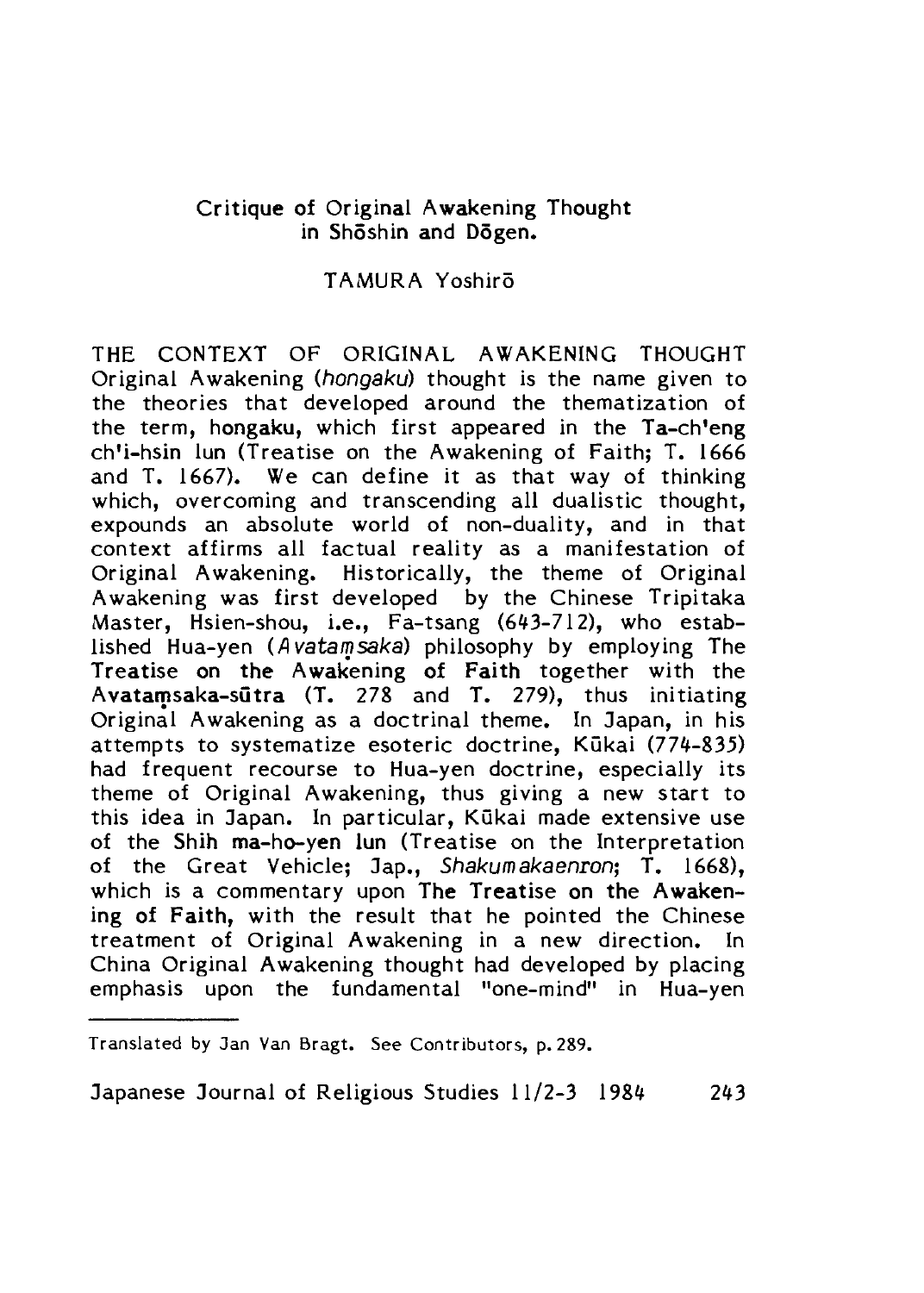philosophy, while in Japan it progressed by emphasizing non-duality *(furu)* in Kukai's tantric Buddhism. In fact, Kukai attached the utmost importance to the term, "the non-dual Mahayana teaching," *(funi-makaen)* found in the Shih ma-ho-yen lun, i.e., the Shakumakaenron, and applied it to both esoteric Buddhism and to the theme of Original Awakening.

In tandem with Kūkai's esoteric doctrine, the theme of Original Awakening was subsequently carried to the Tendai sect on Mount Hiei and there found a new path of development. In the Middle Ages the theme of Original Awakening reached its apogee and took on the characteristics which we indicated above in the initial definition.

In concrete terms we could describe our world as constituted in two dimensions: the dimension of factual reality, i.e. change, living and dying and the dimension of the eternal, i.e., unchanging permanence. In traditional Buddhism, one distinguishes these two dimensions by such terms as the conventional and the real, the mundane and the true, fact  $(i)$  and principle  $(ri)$ . The Treatise on the Awakening of Faith refers to these two dimensions as living-and-dying and suchness. In the dimension of the factual, there arise all kinds of things and phenomena which can be expressed in categories that differentiate them from one another, such as self and other, male and female, old and young, matter and spirit, life and death, good and evil, beauty and ugliness. Such dualistic categories, however, do not exist each by itself with an independent and fixed essence ( $\overline{a}$ tman); they are without essence and empty; they are fundamentally non-dual and in unity. Thus one can conclude that the non-duality of the categories whereby we differentiate things is the original dimension of the eternal. Original Awakening thought first focuses its attention on this eternal dimension of nonduality. It is only in a second move that it returns to the dimension of factual reality, endeavors to revivify that factual dimension of duality through the eternal dimension of non-duality, and thus concludes with an affirmation of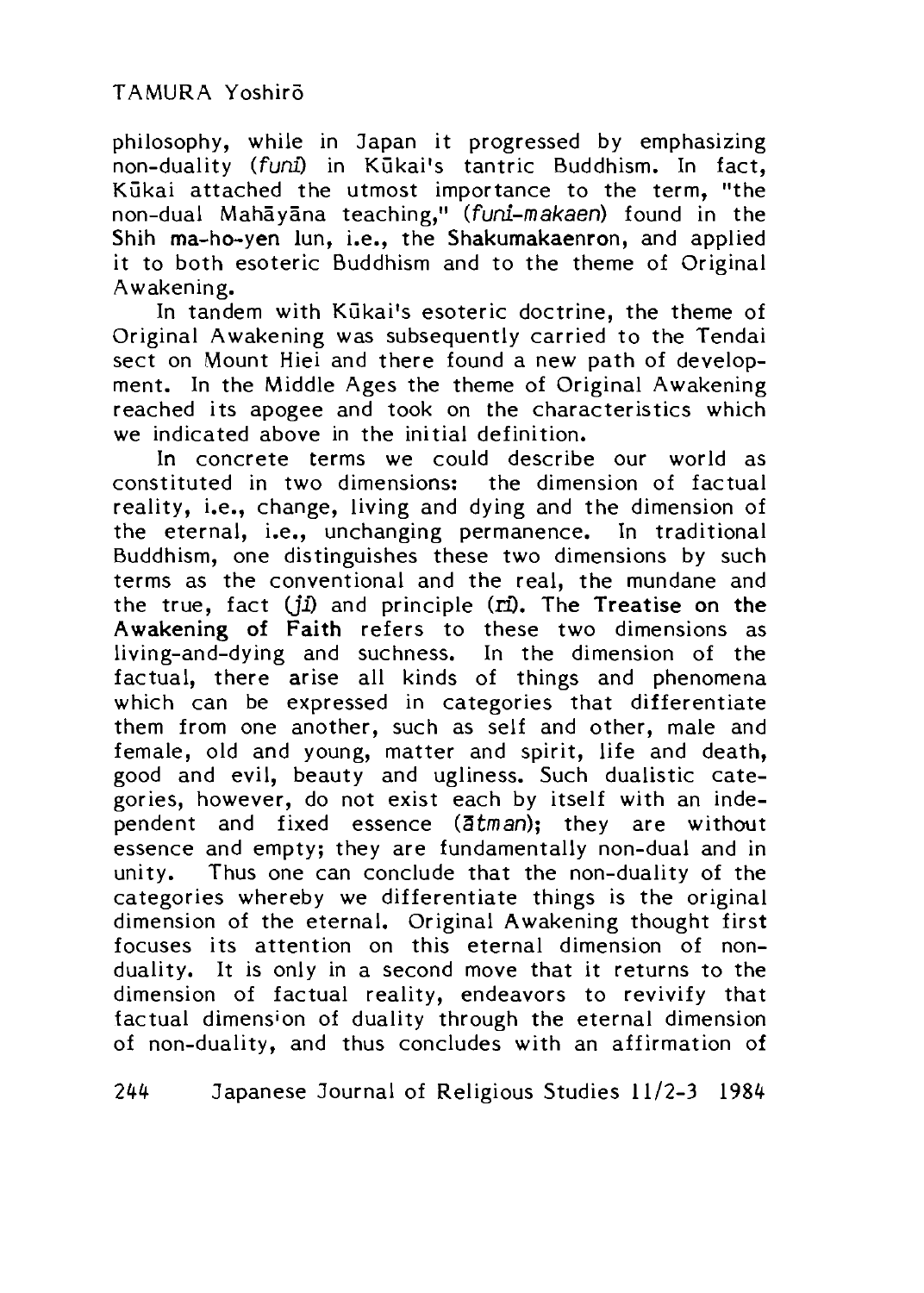that factual reality.

The duality between living and dying can serve as an example. Ordinarily one tends to seek after eternal life in the form of non-dying endless life. Thus one affirms only life while negating and rejecting death. But such an affirmation must be evaluated as a way of thinking under the spell of the factual dimension of the duality of living and dying. Since one rejects the one and clings to the other, life and death are seen as mutually opposed to one another, and one does not truly grasp eternal, absolute life. Thus eternal, absolute life is reached by transcending the mutual opposition between living and dying. The primitive sutras expressed this by phrases like ''transcending living-anddying," "neither living nor dying," "neither origination nor extinction," for this is the transcending and negating of both living and dying. In their turn the Mahavana sutras tend to express this somewhat more positively and to speak, for example, of "the non-duality of living and dying" or "the oneness of living and dying," Living and dying are non-dual and equal, for it is not a matter of taking the one and rejecting the other. This non-duality of living and dying is what is meant by the eternal dimension.

Original Awakening thought began by pushing this idea of the non-duality of living and dying to its extreme, to return then to the factual dimension of the duality of living and dying, thus evaluating both positively. If one wants to negate and reject, then not only death but also life must be negated and rejected; if one wants to affirm and grasp, then not only life but also death must be affirmed and grasped. In the writings on the theme of original Awakening there is one entitled Shojikakuyosho (A Summary Useful for Gaining Insight into Living and Dying), which has the subtitle Honmushojiron, (Treatise on the Original Absence of Living and Dying). This text declares:

There is a wondrous coming of no-coming, a true birth of no-birth, an harmonious leaving of no-leaving, a great death of no-death. Life and death are one;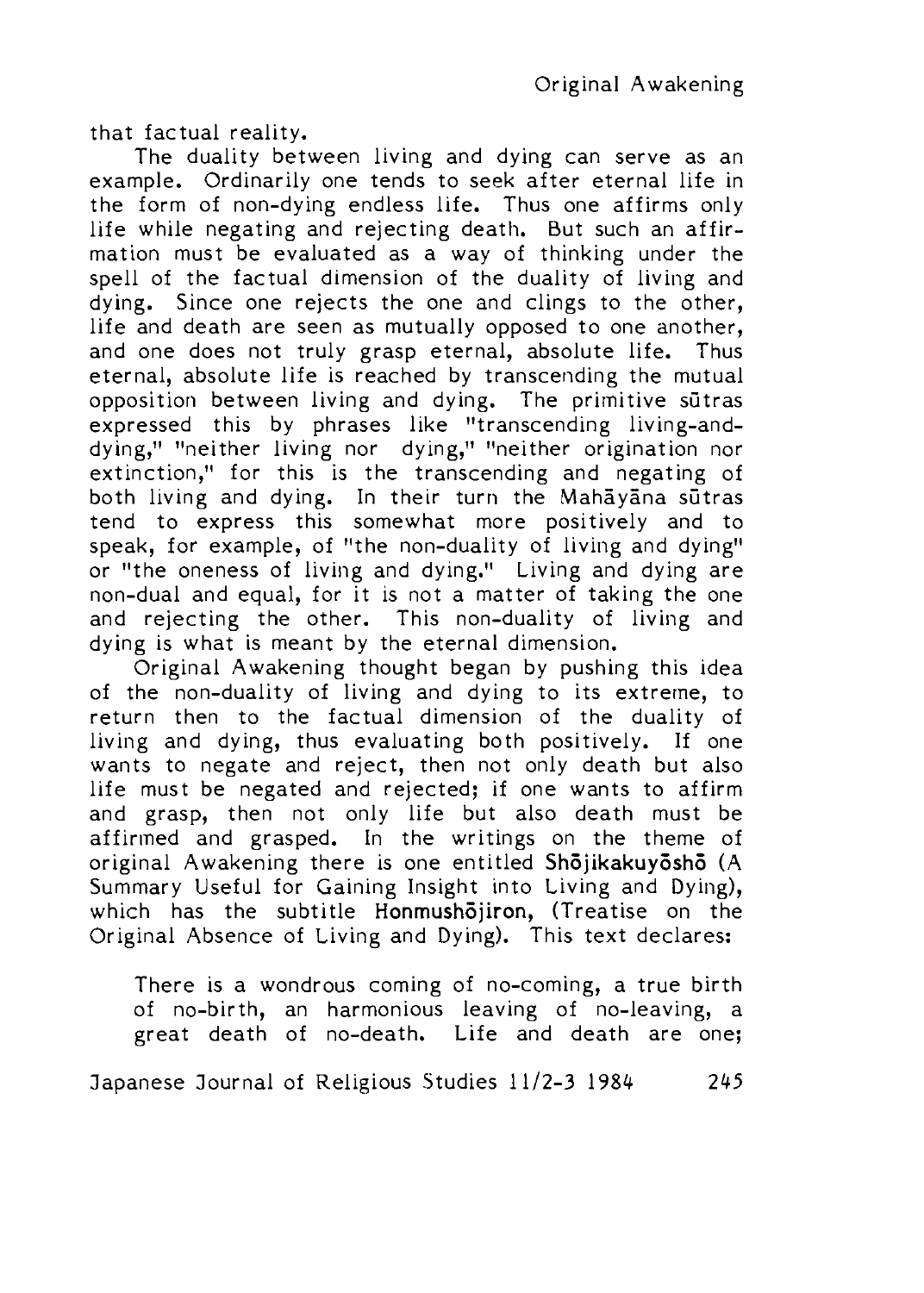emptiness and being are non-dual" (Dainihon bukkyō zenshū 42:186c).

The subtitle, The Original Absence of Life and Death, puts the stress on the transcendence and negation of both living and dying, while the main title makes the point that both living and dying are manifestations of the nature of awakening, i.e., Original Awakening, and thus are both to be affirmed. From this double affirmation, the text then declares that both living and dying together constitute the eternally permanence, i.e., the eternal abiding of life and death. Reflecting nature, these thinkers used the saying: "Flowers bloom, this is abiding; petals scatter, this too is abiding."

This positive evaluation of the duality of life and death is also applied to all the other dualities in the dimension of factual reality. For example, there is the duality of Buddha (the condition of being awakened) and common deluded worldlings, but the true and absolute Buddha is to be seen in the non-duality between Buddha and common worldlings, a non-duality which transcends their standing over against one another. Looking back then from that perspective, not only Buddha but also common worldlings come to be affirmed as a manifestation of the non-dual absolute Buddha, Or, more radically, it is precisely the common worldling who is in fact a living Buddha, and in that sense the essential and true Buddha, while a Buddha that transcends factual reality is a dead Buddha, a merely conventionally valid Buddha. In this way the common worldling is affirmed just as he is. When interpreted with a mind ready to understand its meaning, we can state that the thesis that "the common worldling is the essential Buddha'1 has uncovered a deep value in the condition of being a common worldling, who in pain and sorrow struggles to live through factual reality.

When we apply this same reasoning to the duality of the momentary and the eternal, a true and absolute eternity is found in the non-duality that overcomes and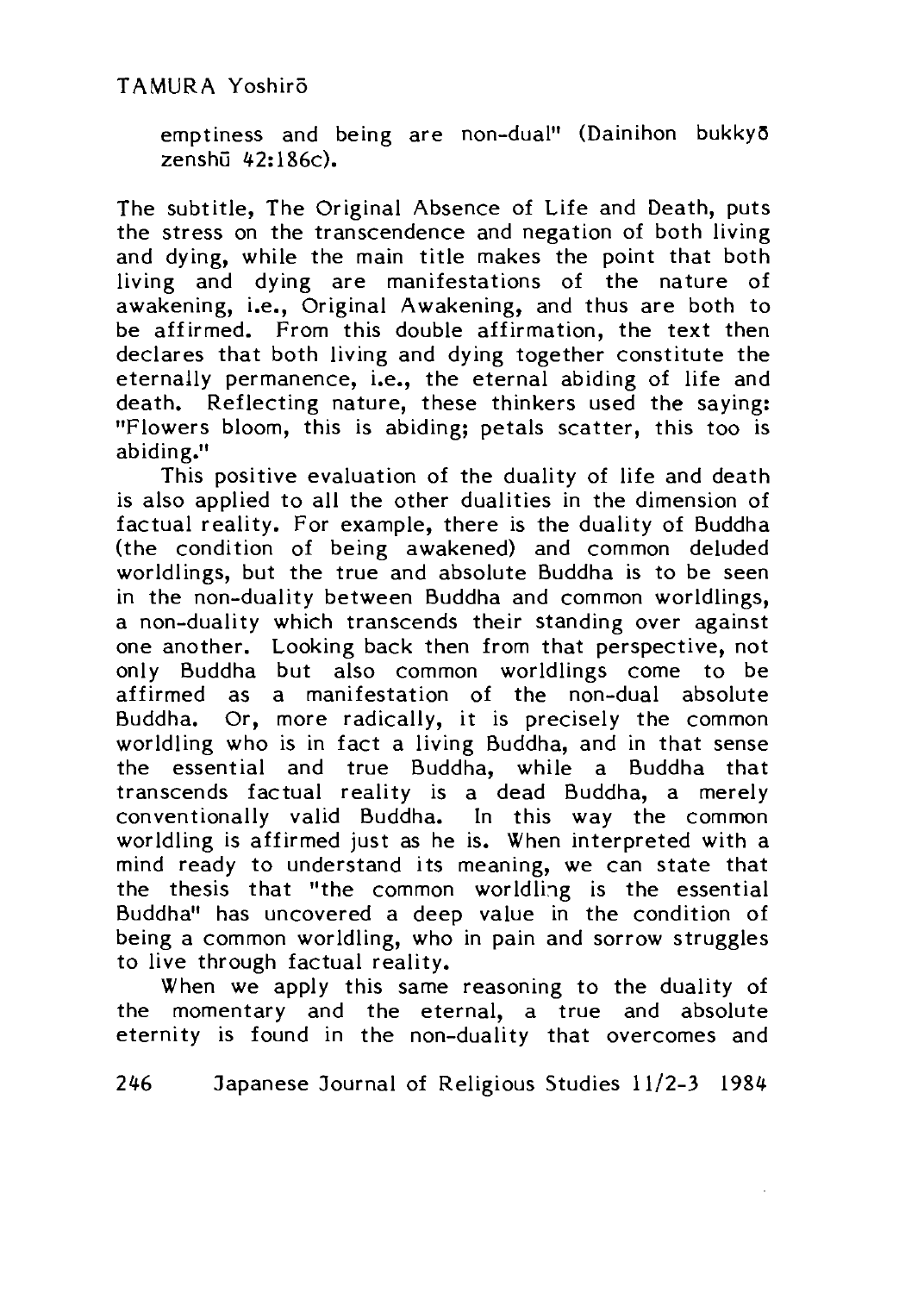transcends the temporal opposition of the momentary and the eternal. Viewed positively once again, this means that the eternal can be grasped now, in this present moment. It is a proclamation of the eternal now, expressed in Original Awakening thought by the phrase "the eternal is precisely today." It is an affirmation of the value of the present moment, the now. When this sense of the eternal, the absolute in the present moment, is further applied to space, one comes to an awareness of the eternal and absolute Pure Land in the factual saha-world, for a Pure Land that is truly eternal and absolute transcends the opposition of the here and the beyond. In its affirmative sense, this means that the eternal Pure Land can be taken hold of in the midst of this miserable and impure world. Although one may speak of an Absolute Pure Land of Eternal Peace and Light, yet it can be affirmed that this world of suffering is precisely Peace and Light, that this saha-world is precisely Pure Land.<sup>1</sup>

Thus Original Awakening thought, in its initial step, went all the way in the direction of the non-dual absolute and one could consider this as the deepest philosophical principle in the history of Buddhist thought. Then, as a second step, these thinkers went on to a further affirmation of all the dimensions of factual duality. This affirmation may be related to the natural Japanese way of thinking, the roots of which can be found in a sense of harmony with nature. At the risk of simplification, we can say that in Japan, blessed as it is with a generally peaceful climate in which the four seasons follow one another in an agreeable rhythm, nature and humans constantly adapt to and unite with one another. Thus the life, feelings, and traditional culture of the Japanese abound in maintaining harmony with nature. From this harmony there arises a

<sup>1</sup> When Chih-I used the term, "Land of Eternal Peace and Light," jō-jakkōdo, to emphasize the Absolute Pure Land, he took it from the Kuan-p'u-hsien ch'ing (T. 277), a text intended as an epilogue to the Lotus Sutra. See Chih-I's Wei-mo ch'ing wen-shu, chapter I, Zokuzōkvō 27.5:431c-432a.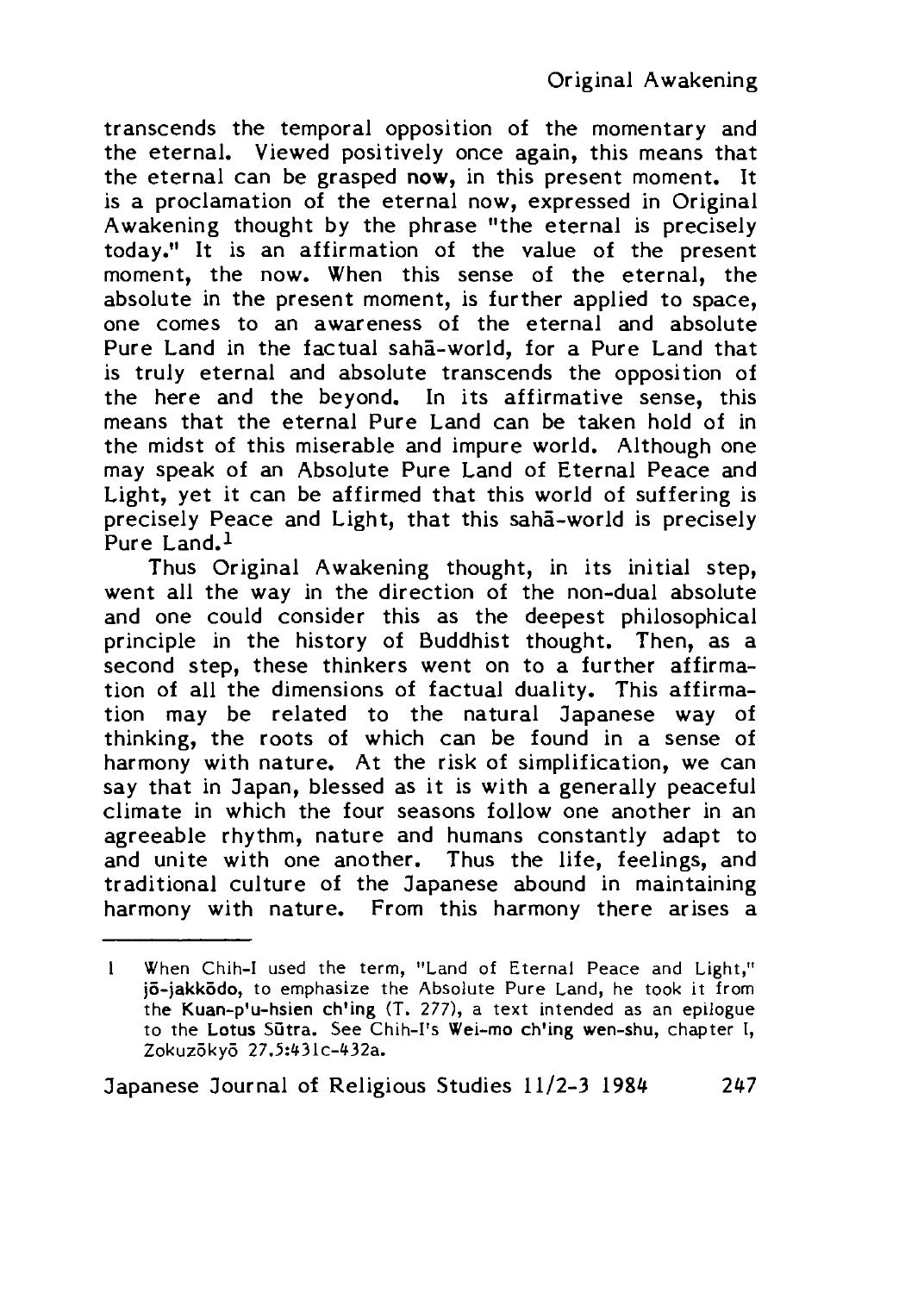tendency to adapt to factual reality as given by nature. This tendency takes the form of an affirmation of that factual reality to those who look on the bright side, and of a fatalistic resignation to those who look on the dark side.<sup>2</sup> Applying this to the history of Japan, we see the latter direction being followed in the second half of the Heian period, a time which, with the downfall of the nobility, showed all the signs of the Degenerate Latter Days. The direction of affirmation of factual reality is found from about the middle of the Kamakura period, when the newly risen warrior class inaugurated a period of a new and positive order. It can be surmised that it is under the influence of that positive spirit that Original Awakening thought developed its theories of a radical affirmation of factual reality.

It is from the middle of the Kamakura era into the Muromachi period that Japan's traditional ideas and arts took definite shape through a process of theoretical and intellectual elaboration. In that process Japan's tradition "re-imported" much of the Original Awakening thought with its affirmation of factual reality and made ample use of it. For example, Shinto, as representative of the traditional Japanese way of thinking and feeling, took up Original Awakening ideas and propounded the theory of three kinds of gods: originally awakened gods, gods with a beginning awakening, and unawakened gods. On the strength of their affirmation of factual reality, they came to put the thisworldly gods above the trans-worldly Buddhas, and thus to proclaim a doctrine of "gods as the essence, Buddhas as avatars,'1 which is the earlier honji-suijaku theory turned upside down. These two Shinto theories are found in two Tendai priests who became very much involved with Shinto, Jihen and RyShen, and find their full development in the

<sup>2</sup> See Tamura, Thoughts on Karma and Naturalness in Japan (Nihon ni okeru gō to shizen no shisō) in Gō shisō kenkyū, pp. 641-660.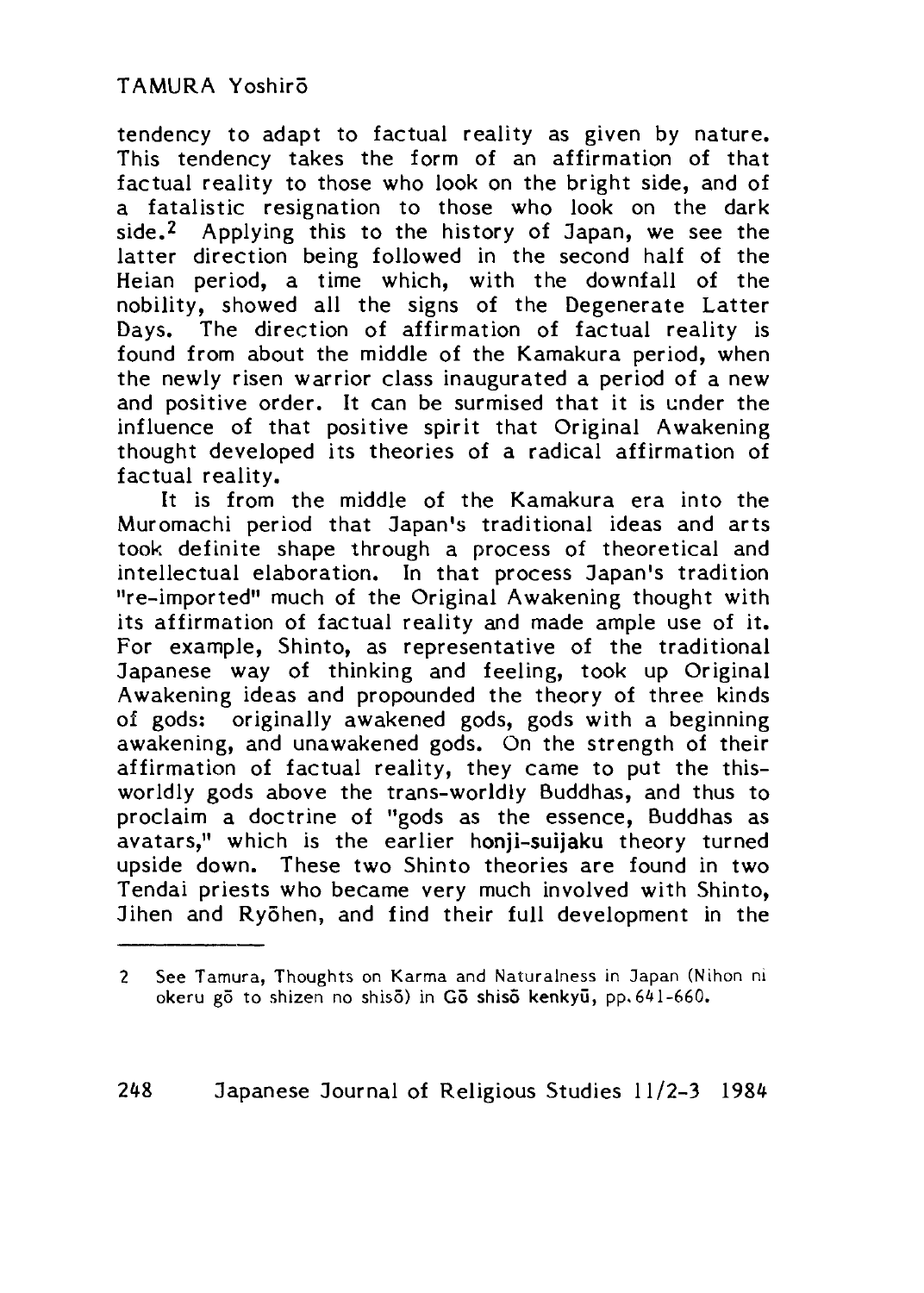Shinto-only doctrine of Yoshida Kanetomo (1435-1511),<sup>3</sup>

As for the arts, Fujiwara no Toshinari (1114-1204) and Teika (1162-12^1) tried to work out a theory of waka poetry with the help of Tendai philosophy, and in their footsteps Shōtetsu (1381-1459) used the word hongaku in his poems—in the kun reading form of moto no satori or moto no hotoke. Later, from the time of Shinkei (1406-1475) to that of Sogi  $(1421-1501)$ , renga linked poems were the order of the day, and in Sogi's Azuma mondo (Azuma Conversations) we read:

The way of poetry  $\ldots$  must entrust itself to the principle of Original Awakening and suchness.

Also in No, ikebana, and tea ceremony, Tendai Original Awakening thought was adopted for the elaboration of their respective theories. For the transmission of these arts, too, the same methods were used as with Original Awakening thought, such as secret oral transmission or as transmission on slips of paper.

The common characteristic of these Japanese arts lay in the fact that they found beauty in the changes of nature and human life and celebrated these in their art. As was said above, originally there was a tendency to adjust to nature, which then developed into compliance with and affirmation of all factual reality, and it was at this point that Original Awakening thought came into play. Original Awakening thought, on its side, emphasized its affirmation of factual reality by applying that idea to the occurrences of nature, for example, where the idea that "living-anddying abide eternally" is expressed as "Flowers bloom, this is abiding; petals scatter, this too is abiding." This is a projection of the transiency of human life onto the changes in nature and, conversely, a transfer of the beauty and charm discovered in the seasonal changes of nature to the

<sup>3</sup> See Tamura, Original Awakening Thinking and Shinto Theory (Hongaku-shiso to Shinto-riron) in Indogaku bukkyogaku kenkyu, 28.2:61-68.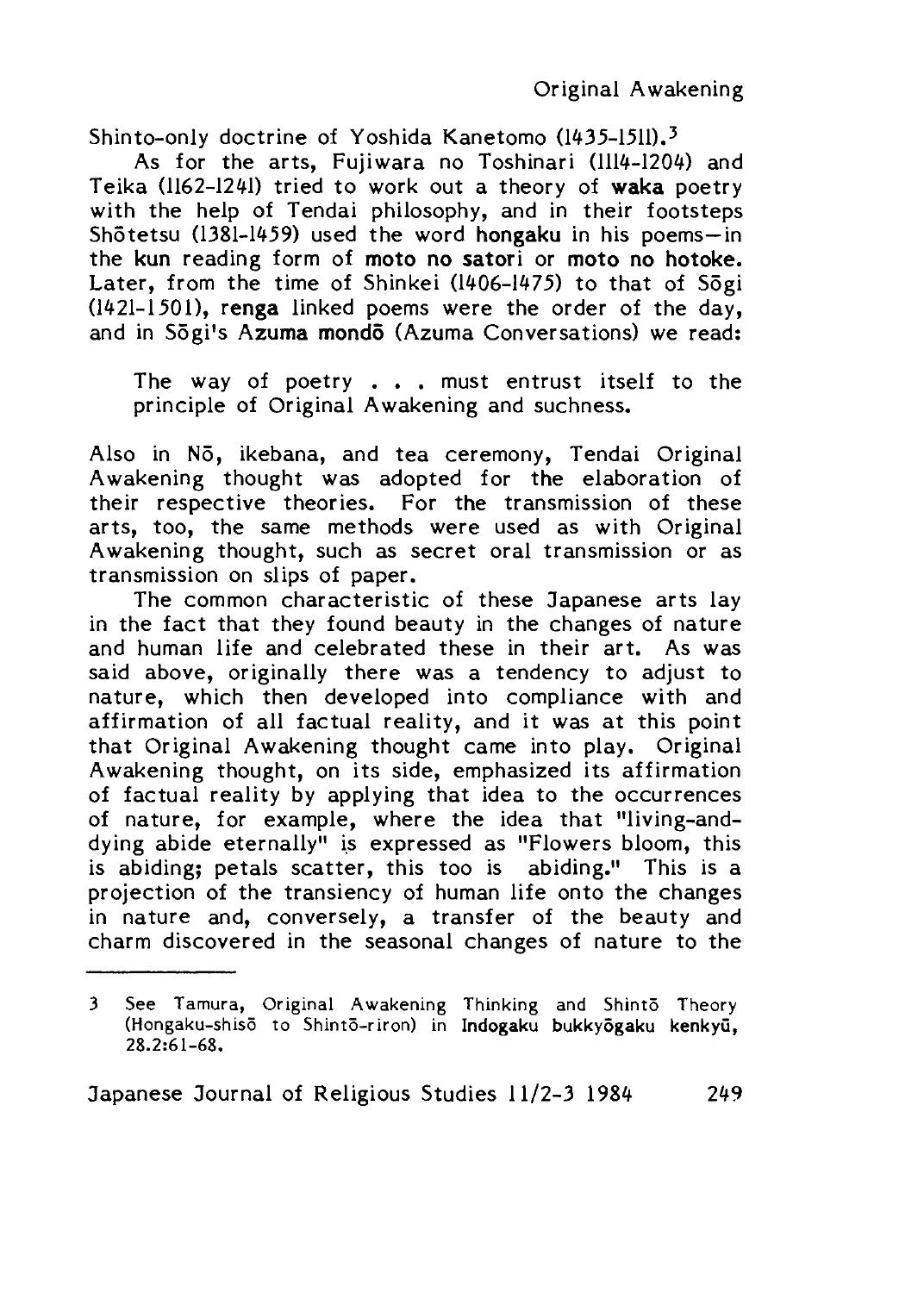# TAMURA YoshirS

transience of human living-and-dying—all of this centered in a fundamental affirmation. In this way, Tendai's Original Awakening thought and traditional Japanese thinking (Shinto) and arts developed in mutual dependency.

## ORIGINAL AWAKENING AND PURE LAND NEMBUTSU

How, then, was this Original Awakening theme received in the world of Buddhism itself? In general, one could say that the principle of non-duality as absolute was adopted and studied but, at the same time, its affirmation of factual reality was rejected. Indeed, by overly stressing this affirmation, Original Awakening thought came to see common worldlings in their factual reality as the Buddha and, consequently, to proclaim that no special practice or observance is needed apart from everyday behavior. It was such a theory of the non-necessity of religious observance and any awakening event that drew criticism. Here, we must pay attention, first of all, to Pure Land Buddhism, which in a sense can be seen as the opposite of Original Awakening thought.

Contrary to Original Awakening thinking, Pure Land thought makes a sharp distinction between the Buddha and common worldlings, between this saha-world and the Pure Land, and places Buddha and Pure Land in the beyond of a future world. While Original Awakening thought is taken to be absolute monism and an affirmation of factual reality, Pure Land thought can be considered to be relative dualism and a negation of factual reality. Nevertheless, it is a fact that the Nembutsu was adopted at an early date in the Tendai of Mount Hiei, and developed there under the cloak of Original Awakening thought. For example, claiming that Amida Buddha and the Pure Land of Peace and Bliss are already implicit in the mind of the individual, Original Awakening thinkers spoke of "Amida of one's own mind" and "Pure Land of one's own mind." Or again, it was taught that by a single, definitive act of faith one immediately becomes one with Amida Buddha. This is what is termed the theory of contemplative recollection of Buddha *(kannen*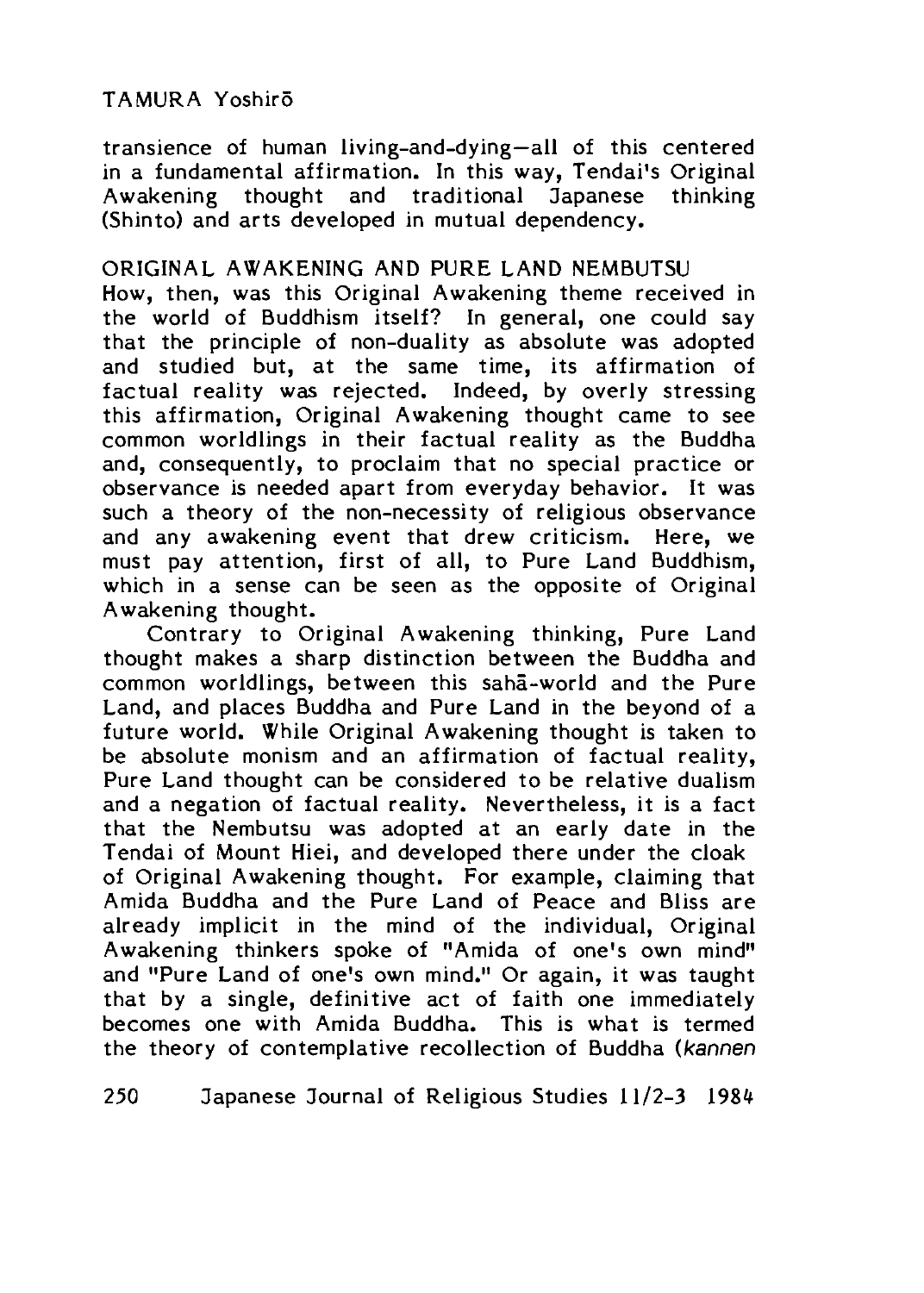*nembutsu).*

The man who removed that Original Awakening cloak and restored the original Pure Land Nembutsu idea is none other than Honen Genku (1133-1212). Honen paid close attention to the factual reality of a world that, with all its defilements, evils and upheavals, showed all the symptoms of the Latter Degenerate Days, This world is really a world-to-be-borne, full of impermanence, evil, and suffering, and all human beings are deluded and enmeshed in sin. Therefore, the world of salvation must be placed in the future. in Amida's Pure Land. Strongly stressing the future, in Amida's Pure Land, impossibility for any human being in this present world to attain Buddhahood by religious practices, H5nen preached instead a Birth in a future Pure Land. The Nembutsu here becomes the verbal recollection of Buddha *(shOmyOnembutsu),* whereby one utters with the mouth Amida's Name while looking up to Amida Buddha as to something outside one. Thus, focusing upon the factual reality of this Latter Day world, Honen brought the Pure Land Nembutsu back to its original form, and radicalized its characteristics of relative dualism and world negation. Consequently, his Nembutsu appeared as an opponent of Original Awakening thought with its absolute monism and affirmation of factual reality. Honen's Nembutsu theory advocates the impossibility of attaining Buddhahood by religious practices, while Original Awakening school teaches its non-necessity.

However, with Honen's disciples, especially Kosai (1163-12 7, the protagonist of the once-calling doctrine), Shōkū (1177-1247, founder of the Seizan branch), and especially Shinran (1173-1262), the Nembutsu comes to be covered again under the mantle of Original Awakening thought. In Shinran's writings, for example, we find many monistic expressions like "absolute non-duality," "livingand-dying *(samsāra)* is precisely cessation (nirvāna)," "passion and awakening are not two," "sentient beings are precisely Buddha," "equal to the Tathagata," and so forth. When it comes to defining Amida Buddha, Shinran sees his original essence as the Dharma-body, the Nature of Reality,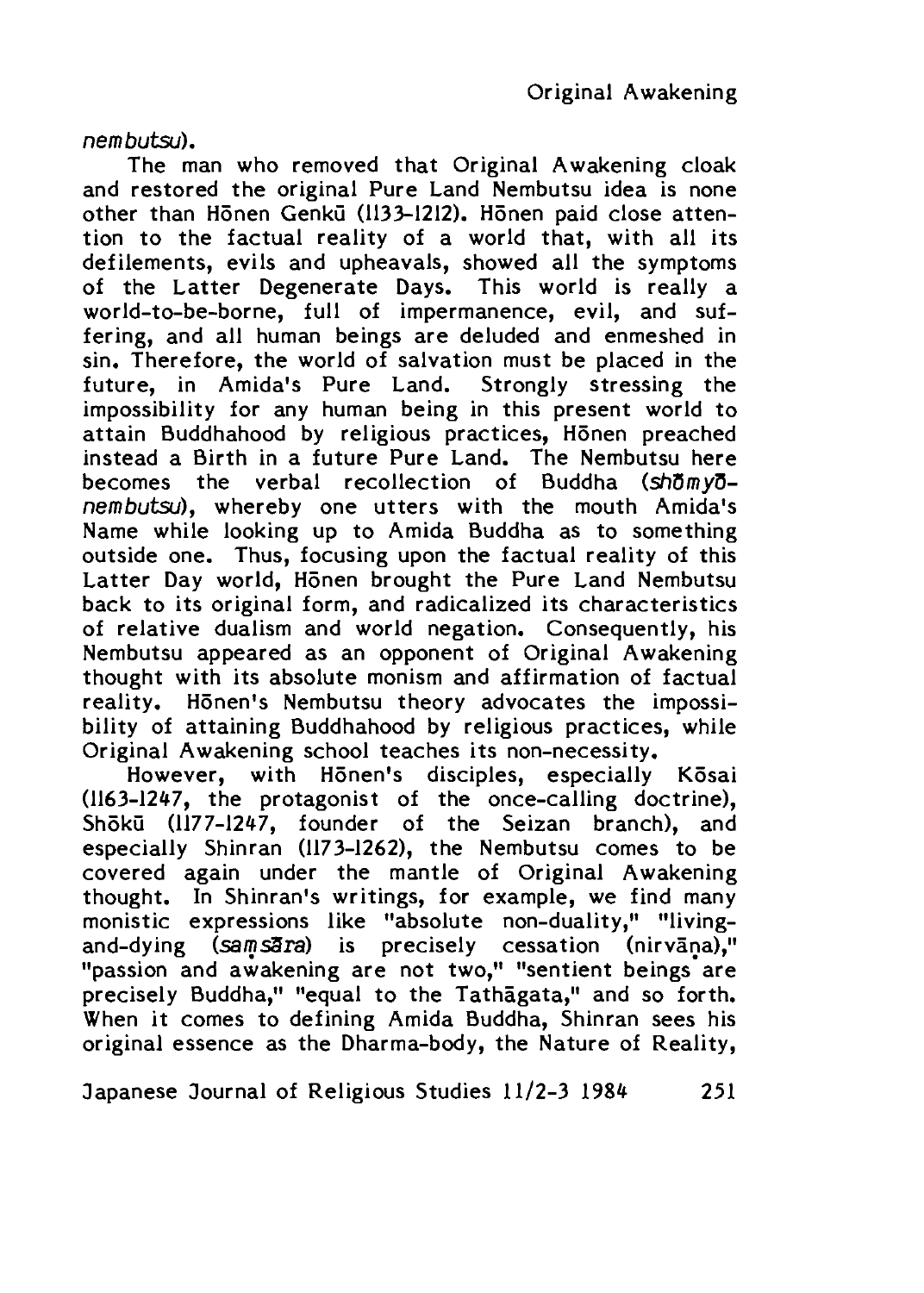# TAMURA Yoshiro

Truth, Suchness, Unity, and finally as the Buddha omnipresent in the ten quarters. In his view, the Nembutsu is not a question of Birth in a next life in the Pure Land of Perfect Bliss in the West, where one meets Amida Buddha for the first time. Rather it is a question of being enveloped and embraced by Amida Buddha in this present saha-world. It can be maintained that Shinran's Pure Land Nembutsu conception moves along the same axis as the Pure Land Nembutsu adopted by Original Awakening thought.

Why, then, did Shinran again drape the cloak of Original Awakening thought, once removed by Honen, over the Nembutsu? One can surmise that the following elements played a role in this development. Shinran could not deny that, as philosophy, the Pure Land Nembutsu of the relatively dualistic type is inferior to the monism of Original Awakening thinking, and wanted therefore to fill this gap by means of that same Original Awakening thought. Also the spirit of the times was such that a tide of evaluating factual reality more positively was rising with the building of the new social order by the newly flourishing samurai class, and thereby the affirmation of factual reality of the Original Awakening school came to be widely approved and applied. However this may be, it is safe to say that in Shinran the Nembutsu for the sake of future Birth in the Pure Land changed into a practice for the sake of life in this world.

Later on, the affirmation of Original Awakening thought was abused to the point that, at the end of the Middle Ages, things like the Altar Society of Refuge in Mystic Lore (G*enshikim*y5*dan)* originated with the intention of praying for the fulfillment of one's worldly cravings for sensual gratification and possession. Against these abuses, Myoryu 3izan (1637-1690) and Reiku K5ken (1652-1739)—the latter especially in his Byakujahen (Chapters of Refuting Unorthodoxy; text preserved at Otani and Taisho Universities) of 1868—unleashed vigorous attacks. This, it is said, signaled the end of Original Awakening thought. However,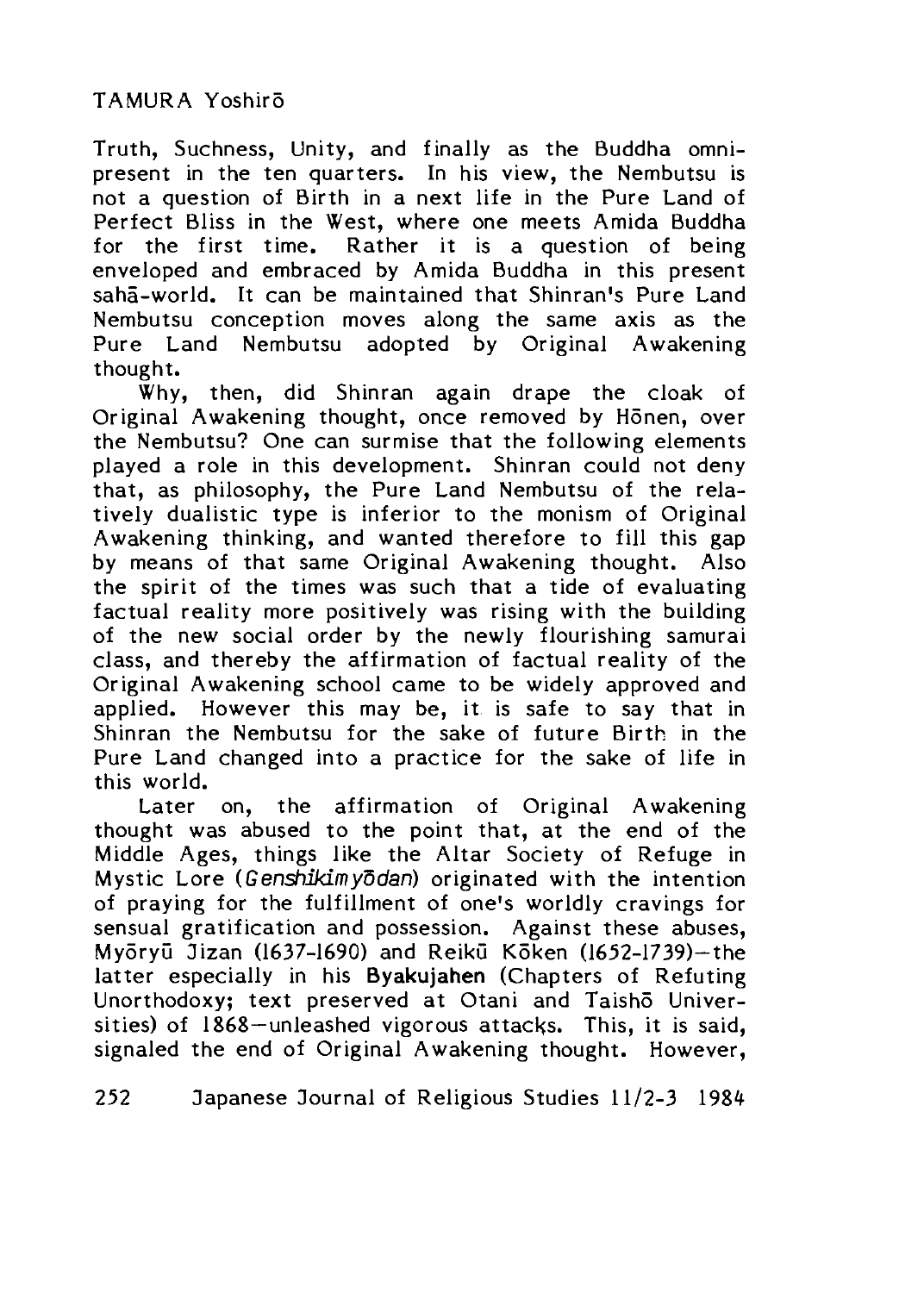these people directed their critique against that one particular manifestation of Original Awakening thought, without rejecting it as a philosophy. Proof of this is found in Reiku's advocacy of the recollection of Buddha in one's own mind in his Sokushin nembutsu anjin ketsuj5dan-gibon (The Meaning of the Recollection of Buddha in One's Own Mind for Peace of Mind) of 1727. This is very similar to the contemplative Nembutsu of the Tendai Original Awakening thinkers and parallels the Pure Land Nembutsu wrapped in Original Awakening thought. We find there, for example, such expressions as:

The Pure Land and Amida are precisely my mind... Since both my mind and Amida are the Dharma-realm, my mind and Buddha are one; my mind is precisely Buddha. . . .My deluded mind is in and by itself the inner and outer totality of Amida. . . . (Dainihon bukkyō zenshū 98:214-215).

Thus, Reikū's idea of the recollection of Buddha in one's own mind is based on the principle of non-duality as absolute and has its apogee in the contemplation of that principle. From that perspective, Reiku judges Shan-tao's and H5nen's view of Amida and the Pure Land to be physical, relative entities and the orally recited Nembutsu to be a Nembutsu idea of a lower grade, intended as a skillful means for the inferior capabilities of the Latter Days. Thus he writes:

As to the factual Nembutsu recommended by Shan'tao and Hönen, therein the real intention of the Buddha is gradually diluted, because they explain the Nembutsu on a lower and lower level in their effort to reach the inferior vessels of the Latter Days.

The Nembutsu recommended by Shan-tao and Honen is milk with a lot of water added . . . . The recollection of Buddha in one's own mind *(sokushin nembutsu)* of our school is like milk undiluted by any water, and is a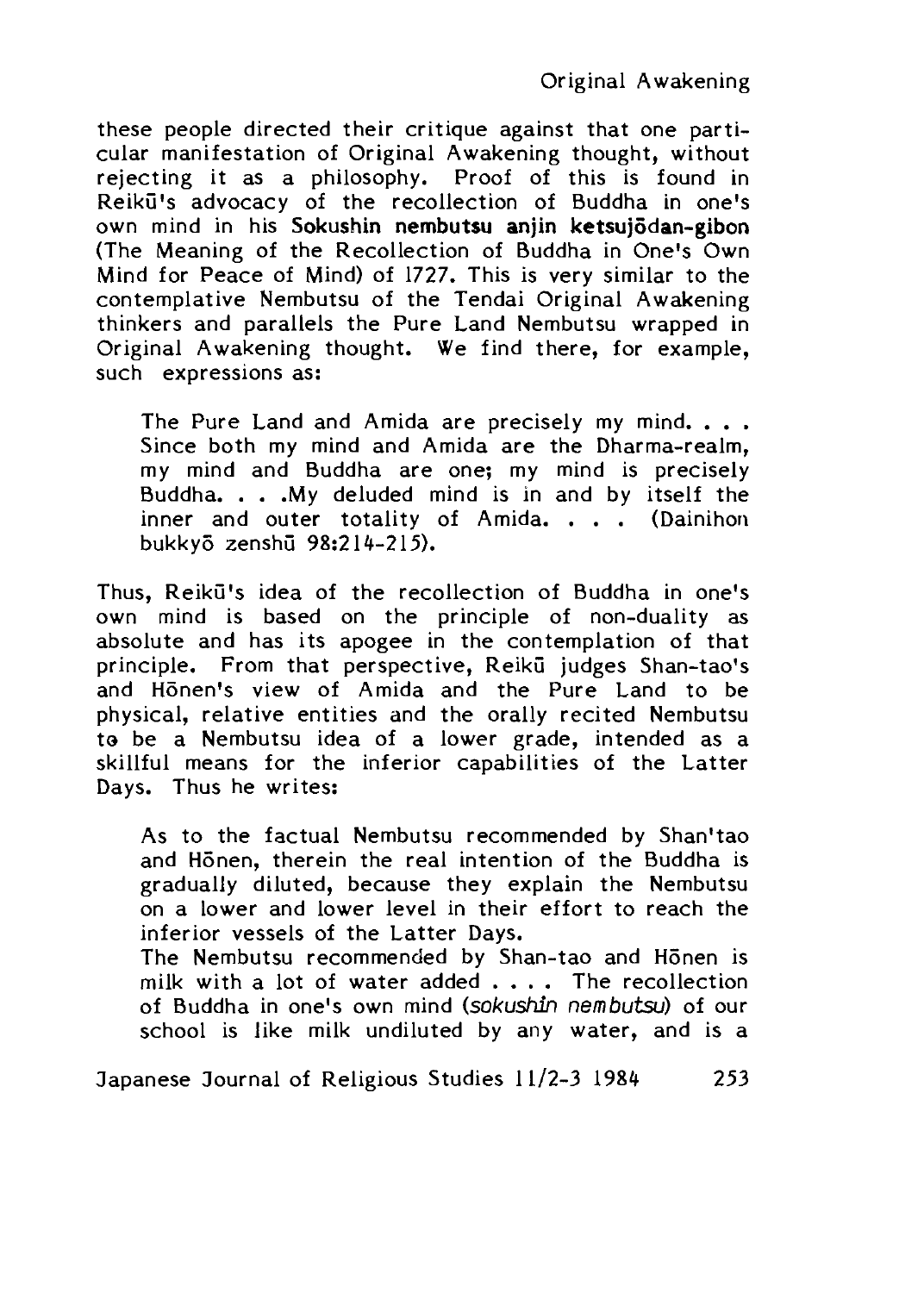Nembutsu that fully corresponds to the Buddha's real intention. (Dainihon bukkyō zenshū 98:214-215)<sup>4</sup>

Turning back to Shinran, we could say that, as far as basic philosophy is concerned, Shinran's Pure Land Nembutsu, just like Reikū's recollection of Buddha in one's own mind, parallels Original Awakening thought. The difference lies only in the fact that, in the footsteps of his master H5nen, Shinran started from a standpoint of negating factual reality. In a second move, however, he incorporated the affirmation of factual reality of Original Awakening thinking. To show this, let us take the relationship of Buddha and common worldlings as an example. Following H5nen, Shinran too made a sharp distinction between the Buddha and all common worldlings, and deplored the fact that all real people, himself included, are steeped in evil and sin. But, realizing that the light of the Buddha had flooded in precisely at that point, he came to affirm the status of common worldlings in an affirmation mediated by an existential concentration on that human condition. To put it simply, it is precisely in the deeply deluded and sinful human that the light of Buddha's salvation has shone; it is precisely in human life with its impermanent character of living-and-dying that the eternal life of Buddha can be grasped. If we want to express the characteristic trait of Shinran's thought in a short formula, we could speak of affirmation mediated by negation, absoluteness in relativity. It is a synthesis by sublation *(Aufhebung)* of both the absolute monism and affirmation of factual reality of Tendai's Original Awakening thought and the relative dualism and negation of factual reality of Honen's Pure Land Nembutsu conception.

The sublation and synthesis of these two was also the task faced by two other people who were active in the

See Tamura, Original Awakening Thinking and Pure Land Nembutsu (Hongaku-shisō to Jōdo-nembutsu) in Indogaku bukkyōgaku kenkyū, 32.2.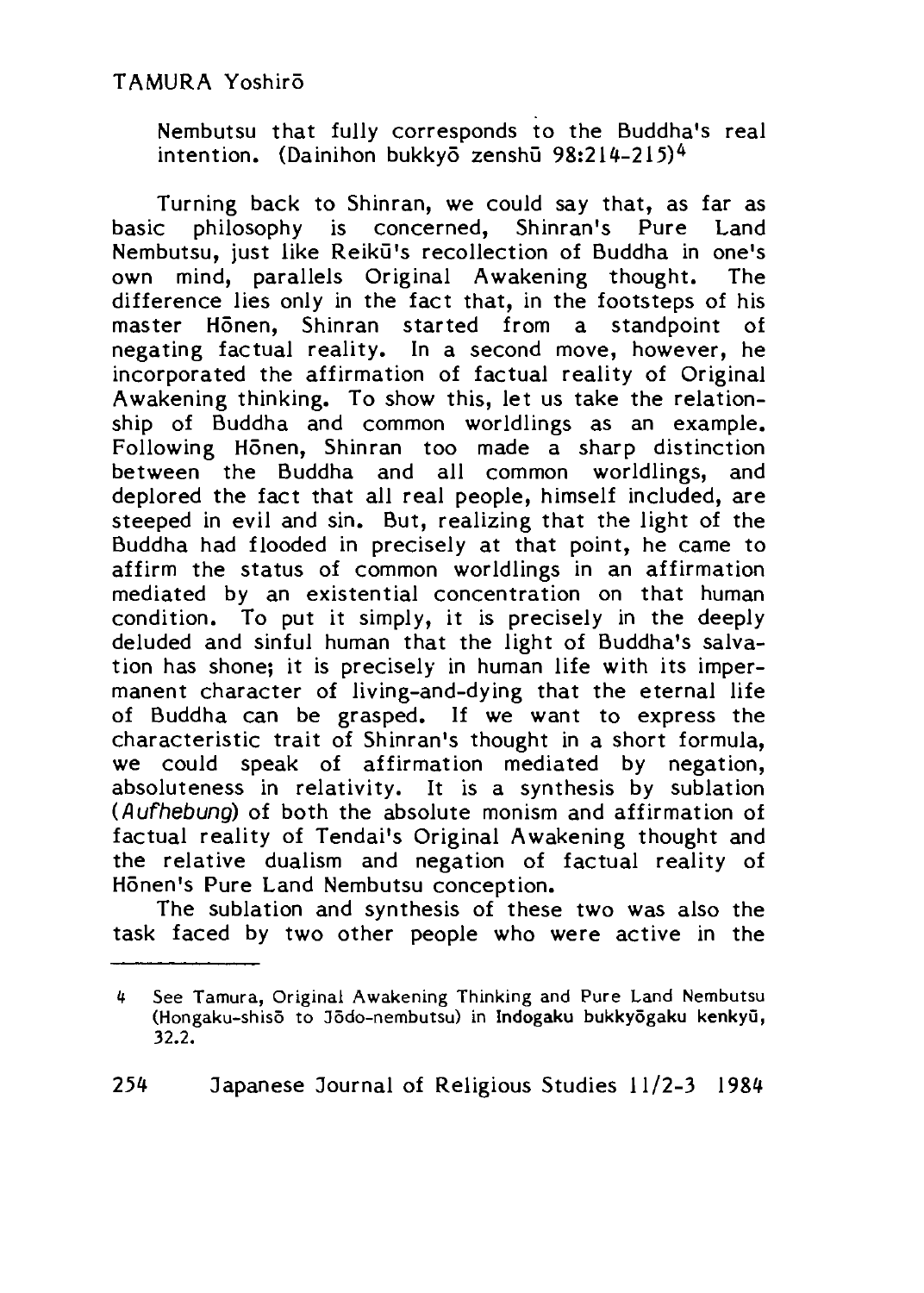same period as Shinran, namely Dogen and Nichiren. On the one hand, they could not but recognize the absolute monism of Tendai's Original Awakening thinking as the ultimate in philosophical wisdom but, on the other hand, when looking at factual reality concretely, even without consideration of the theme of the Latter Degenerate Days, the stern fact of a human life as impermanent and being-unto-death, and the fact that all of us are common worldlings, could not be denied. Thus, the relative dualism and world negation of Honen's Nembutsu could not simply be ignored. Consequently, their criticism was directed against the fact that Tendai's Original Awakening thought derives from its absolute monism an unqualified affirmation of factual reality. This is how D5gen, while upholding a monism that is basically the same, criticizes Original Awakening thought when he comes to a consideration of factual reality. But here we must first take note of Hochibo Shoshin, the first man to criticize Original Awakening thought.

### THE CRITICISM OF SHOSHIN AND DOGEN

Hochib5 Sh5shin was a scholar-monk of the Tendai sect who was so engrossed in his studies that he is reputed not even to have known of the battles of the Minamotos and the Tairas. He started writing his book, Hokkesandaibu shiki (Personal Notes on the Threefold Lotus), in 1165-66 but did not cease adding, erasing, and emending it until its publication in the autumn of 1207. The criticism on Original Awakening thought is to be found in the seventh chapter, "Personal Notes on the Mystic Meaning of the Lotus." Shōshin criticizes the Original Awakening scholars in the name of "a man studying Shingon," and in summary his criticism runs as follows: You interpret Original Awakening to be the original will of the Buddha, and from there you conclude to the superfluity of religious observance. However, Original Awakening is the awakened state that is immanent in all sentient beings as a principle  $(n)$ . Therefore, religious practice is needed to come to a realization of this principle. You, Original Awakening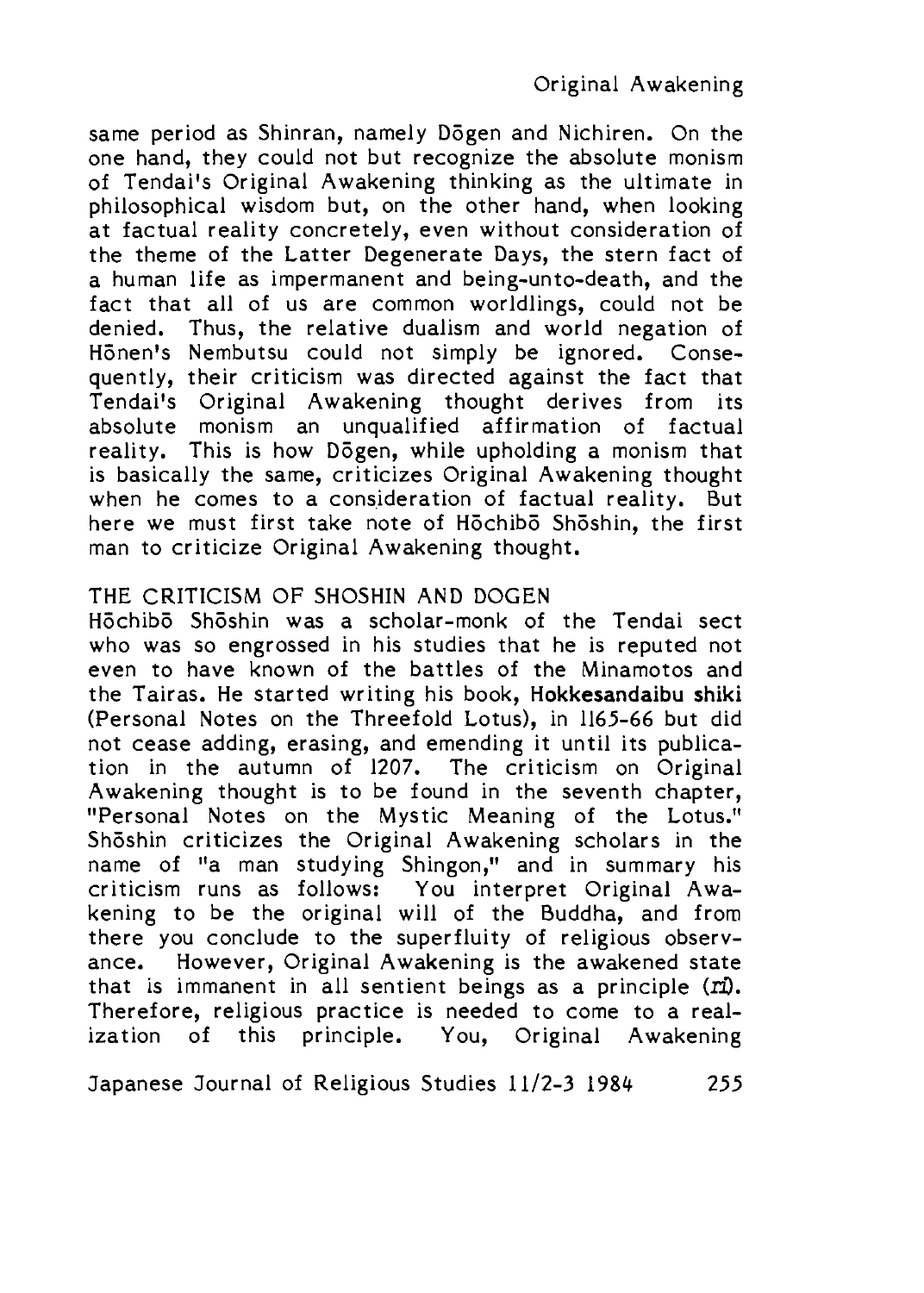theoreticians, are so drunk with the wine of Original Awakening immanent in us as an original essence and an innate quality that you forget to give any positive evidence of it and to make it into a concrete reality.

Shōshin also judges this to be the unorthodox opinion of non-believers about naturalness, i.e., that there are results without causes. This description was first used to indicate a non-Buddhist school of thought in India that claimed that results exist from the beginning and naturally without the need for any causal activity, and that therefore negated all efforts and practices that go into causal formation. For that reason this theory is criticized in the early sutras as an unorthodox doctrine of the same grain as fatalism.

However, Shōshin's position, in its turn, gives rise to a new problem: How far must religious practice go in order for the awakened state (Buddhahood) to appear and bear fruit? As long as we are in this world, our factual condition can be none other than that of common worldlings. Is it not, therefore, impossible to manifest Buddhahood therein? It is on this point that H5nen had concluded that no human being can shed the condition of a common worldling and become a Buddha, and he advocated instead Birth in a future Pure Land, In H5nen's case we have an assertion of the impossibility of awakening as a result of looking directly at the factual human condition, but, from a theoretical standpoint, the objection as such had already been raised from olden times. It was then pointed out that the doctrine of attainment of Buddhahood by religious observance implies that Buddha and common worldlings are relative to one another, and falls thereby into the logical contradiction of infinitely approaching Buddha (the awakened state) but forever being unable to reach it.

In other words, even when the difference between Buddha and common worldlings diminishes, it never disappears, and one must conclude to the impossibility of ever completing the practice and becoming a Buddha. In the seventh chapter on "Contemplating the Three Aspects" of his Madhyamika- sastra, Nagarjuna called this the logical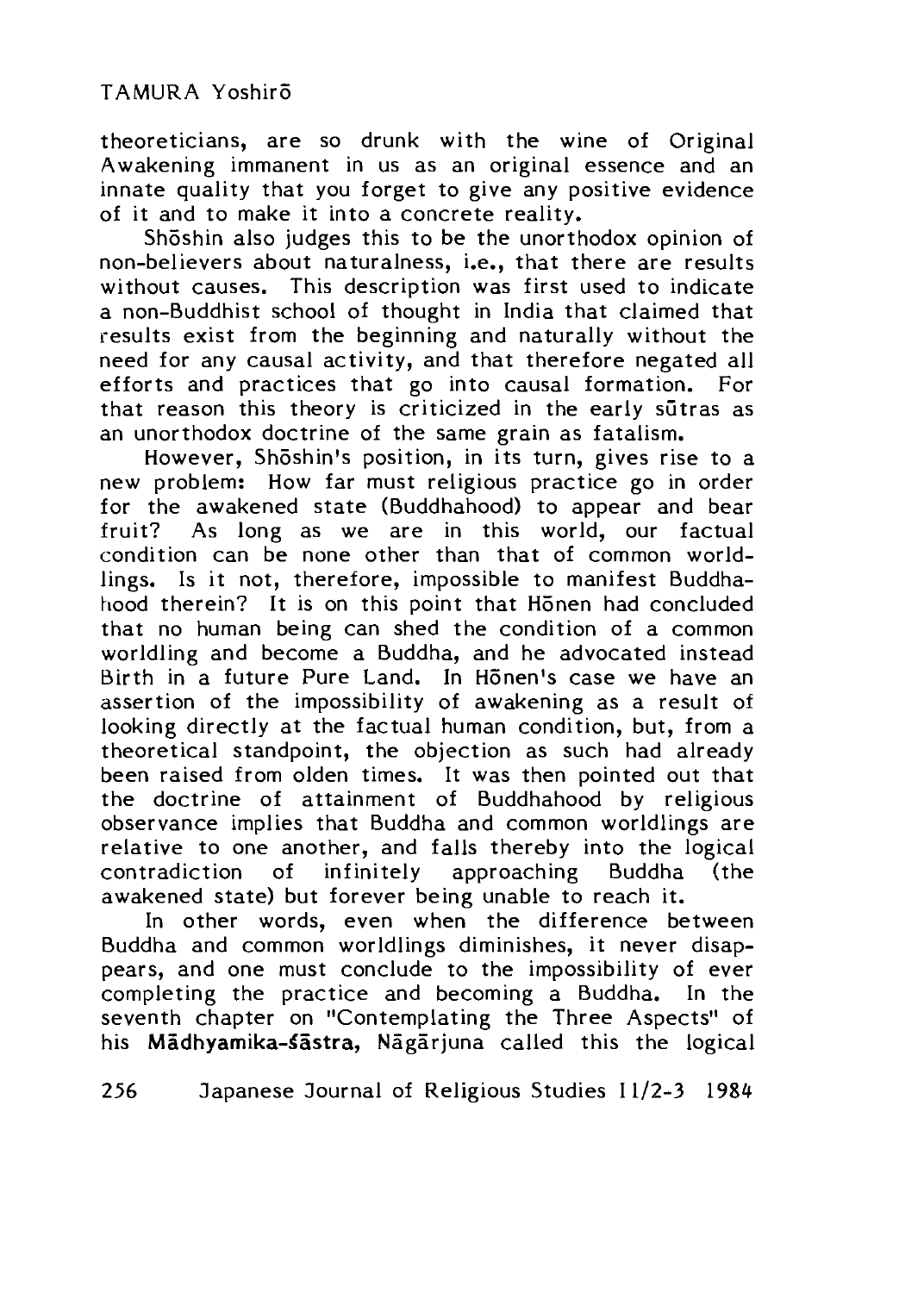fallacy regressus ad infinitum (anavastha-dosa). In the second chapter on Preaching of the Wu-liang-i ch'ing (Sūtra of Innumerable Meanings; T. 276), which is considered to be an introduction to the Lotus Sutra, this practice is evaluated as a "great detour over countless aeons." With Hegel it could be called endless infinity, unending process, bad infinity. In principle, Sh5shin!s doctrine differs from that idea of attaining Buddhahood through practice with its opposition of Buddha and common worldlings, since he teaches that Buddha nature is from the beginning immanent in sentient beings as awakening. But one must say that in fact here also Buddha and common worldlings stand in opposition, and that even Shoshin does not escape this old objection.

It was precisely to overcome this logical objection that the doctrine of non-duality and unity between Buddha and common worldlings—and, based on this, of speedy awakening or Buddhahood in one's present body had been developed. This makes the attainment of Buddhahood possible and is a direct path straight to Buddhahood. "Speedy Awakening" and "a direct path" are stressed in the third chapter on Ten Merits of the Wu-liang-i ch'ing and "Buddhahood in one's present body" is propounded by the sixth patriarch of T'ien-t'ai, Chan-jan (Myōraku Tannen, 711-782) in chapter 8, section 4 of the Fa-hua wen-chu chi (Notes on the Text of the Lotus:  $T. 1719$ ). Chan-jan, while quoting from the P'u-sa chu-tai ch'ing (Scripture on the Conception of the Bodhisattva; T. 384), teaches this in connection with the awakening of the daughter of the dragon king in the twelfth or Devadatta chapter of the Lotus Sūtra.

In Japan, it was Saichō (767-822) who took the theme of the direct path and the realization of Buddhahood in one's present body to be the highest teaching of the Lotus, in comparison to which all other sutras were inferior, precisely because they taught the need for countless aeons of practicing. In his Hokke-shuku (The Excellent Words of the Lotus), he wrote: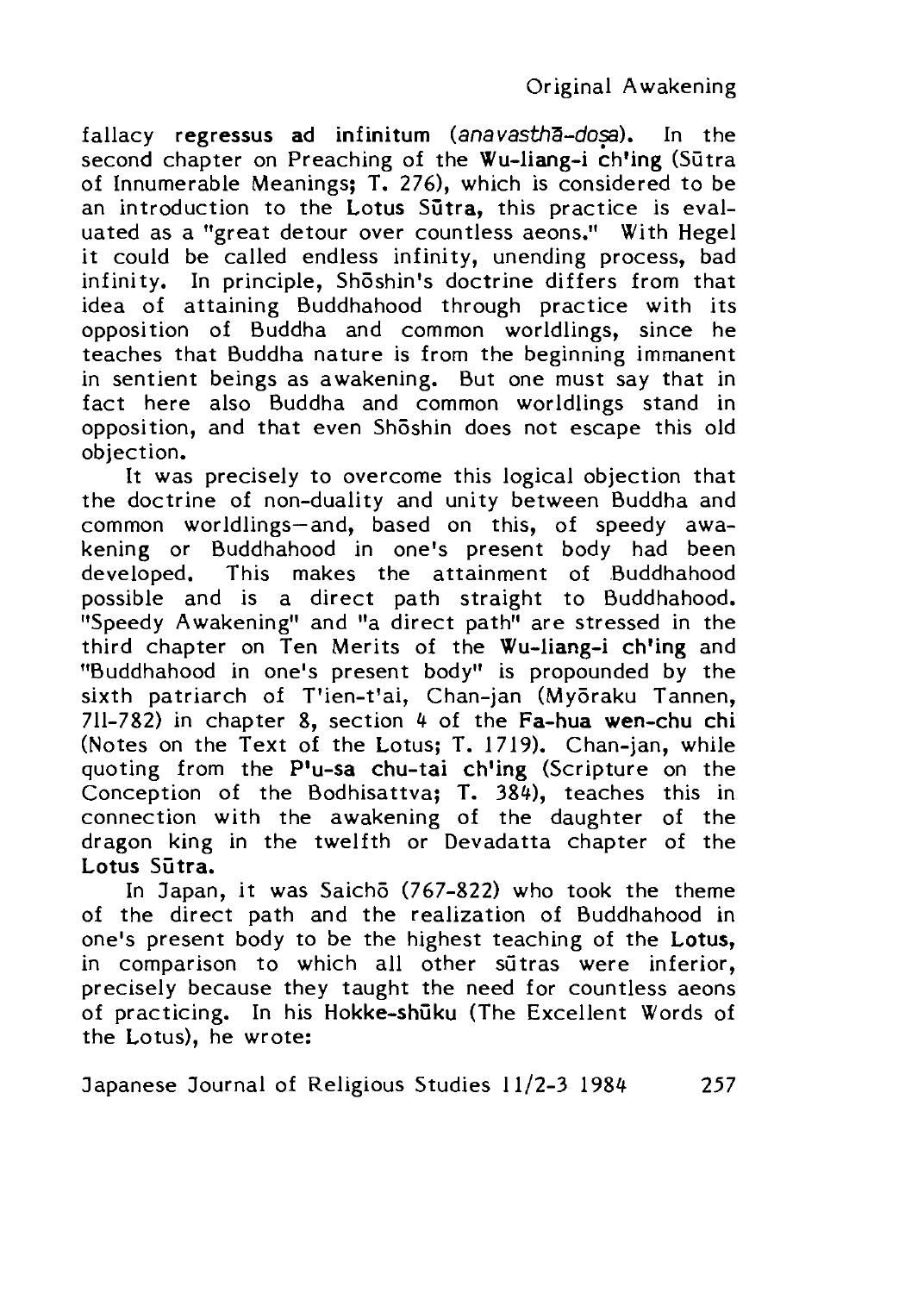On hearing the Lotus Sūtra, people like the sluggish Bodhisattvas who practice for countless aeons turned to the direct path. (Dainihon zōkvō 77:Ia) The teaching daughter of the dragon king did not go through countless practices, nor did the sentient beings that were taught by her. No endless practice for either. By the power of the Lotus Sutra they attained Buddhahood in their very bodies. (Dainihon zokyō 77:Ia and III)

However, by merely advocating the direct path and the realization of Buddhahood in one's present body, the above logical contradiction is not perfectly exorcized. For, as we saw in Shōshin, even when there is essentially no duality between Buddha and common worldlings, in reality there remains a difference between them. This is one of the reasons why the development of Original Awakening thought in Mount Hiei's Tendai arrived at the claim that the non-duality of Buddha and common worldlings is not only true in essence but also in factual reality. Thus there was still room for a reconsideration of Original Awakening thought in regard to the question of the possibility of realizing Buddhahood, even after the rejection and criticism of Hönen and Shöshin.

There had also been a problematic within the Original Awakening thinking itself. As pointed out above, while applying the non-duality of Buddha and common worldlings to factual reality and pushing this to an extreme, these thinkers came to teach that common worldlings as such are in the state of Buddha, that the actions of daily life as such are the behavior of Buddha, and that, consequently, there is no need for any special religious practice in order to realize Buddhahood. The problem with this is that, if one goes too far in such a radical affirmation of factual reality, the whole idea of realizing Buddhahood evaporates. In the Sanjushikajisho (The Book in Thirty-Four Points), which is an abridgment of Original Awakening thinking, the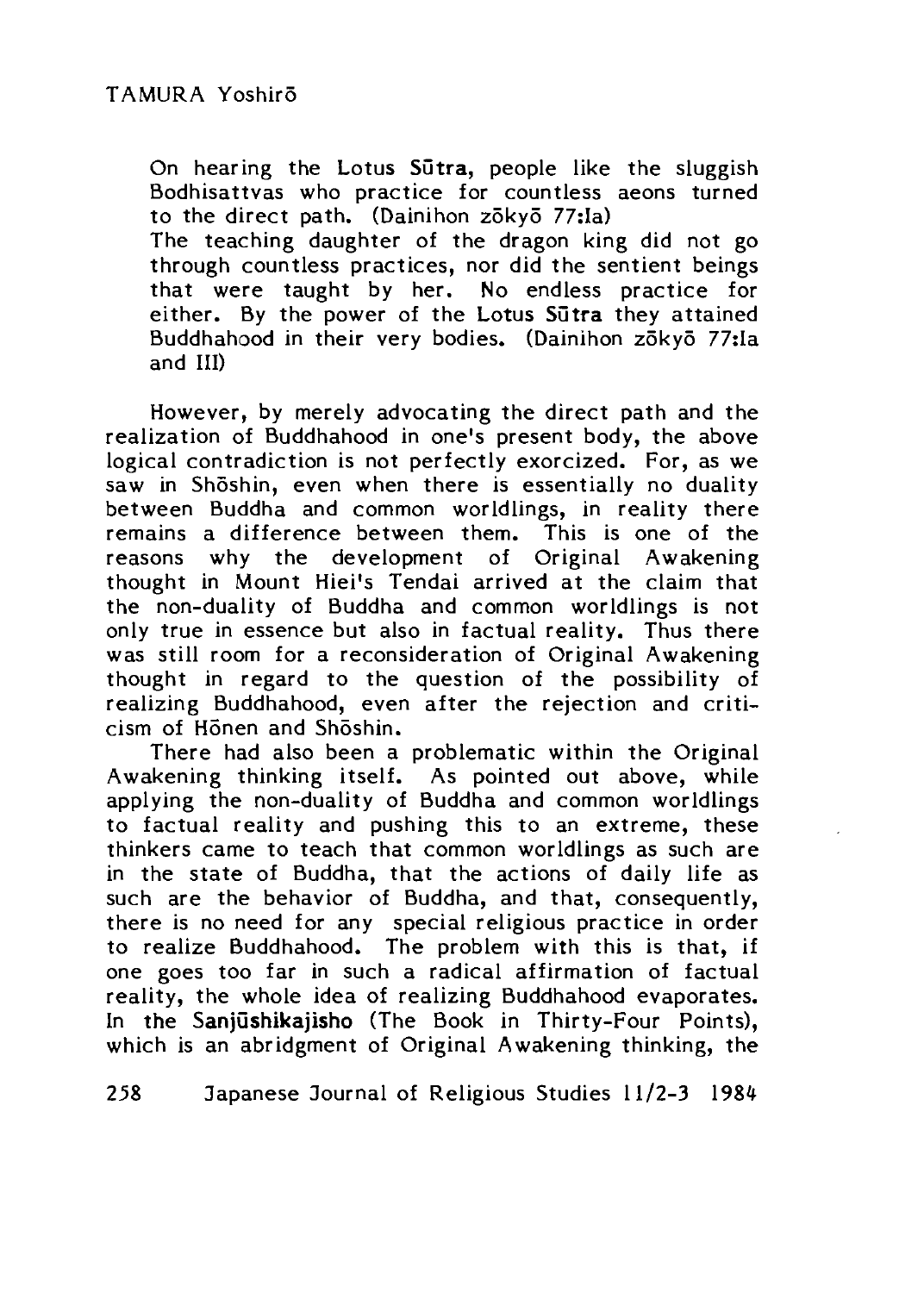uselessness of all discussion about realization and nonrealization is taught:<sup>5</sup>

In the originally abiding Reality without beginning or end, why debate about realization and non-realization? (Dainihon bukky5 zenshu 39:75-85)

In connection with the disputed question whether grasses and trees can attain Buddhahood, the same work says:

This denotes that it is most meaningful to say that grasses and trees do not obtain Buddhahood. (Dainihon bukky5 zenshu 39:75-85)

In other words, since grasses and trees in and by themselves are Buddhas, it is even insufficient to say that they can become Buddhas; so, it is better to negate that possibility. Honen too held the theory of the non-realization of Buddhahood, but in his case this negation is based on a negative evaluation of factual reality and on the incapacity of sentient beings, while in the case of the Original Awakening thinkers this same conclusion is based on an affirmation of factual reality and the non-necessity of realizing Buddhahood.

Such an extreme position as that here taken by the Original Awakening thinkers had to provoke renewed criticism and it is here that D5gen (1200-1253) enters the picture. In general, the factual world wherein we live is constituted in two layers: that of the existential factual reality of the impermanence of living and dying and that of the deluded reality of ignorance and passion. The latter consists of the fact that all things provoke in us feelings

<sup>5</sup> A manuscript version has been discovered in the Kanazawa Archives in Yokohama, but the printed version in the Dainihon bukkyō zenshū, vol. 39, bears the title "Makura-sō-shi", i.e., "Bedside Papers." Since it is an abridgment of Original Awakening thinking, its composition must be placed near to or after the middle of the Kamakura period, i.e., 1250.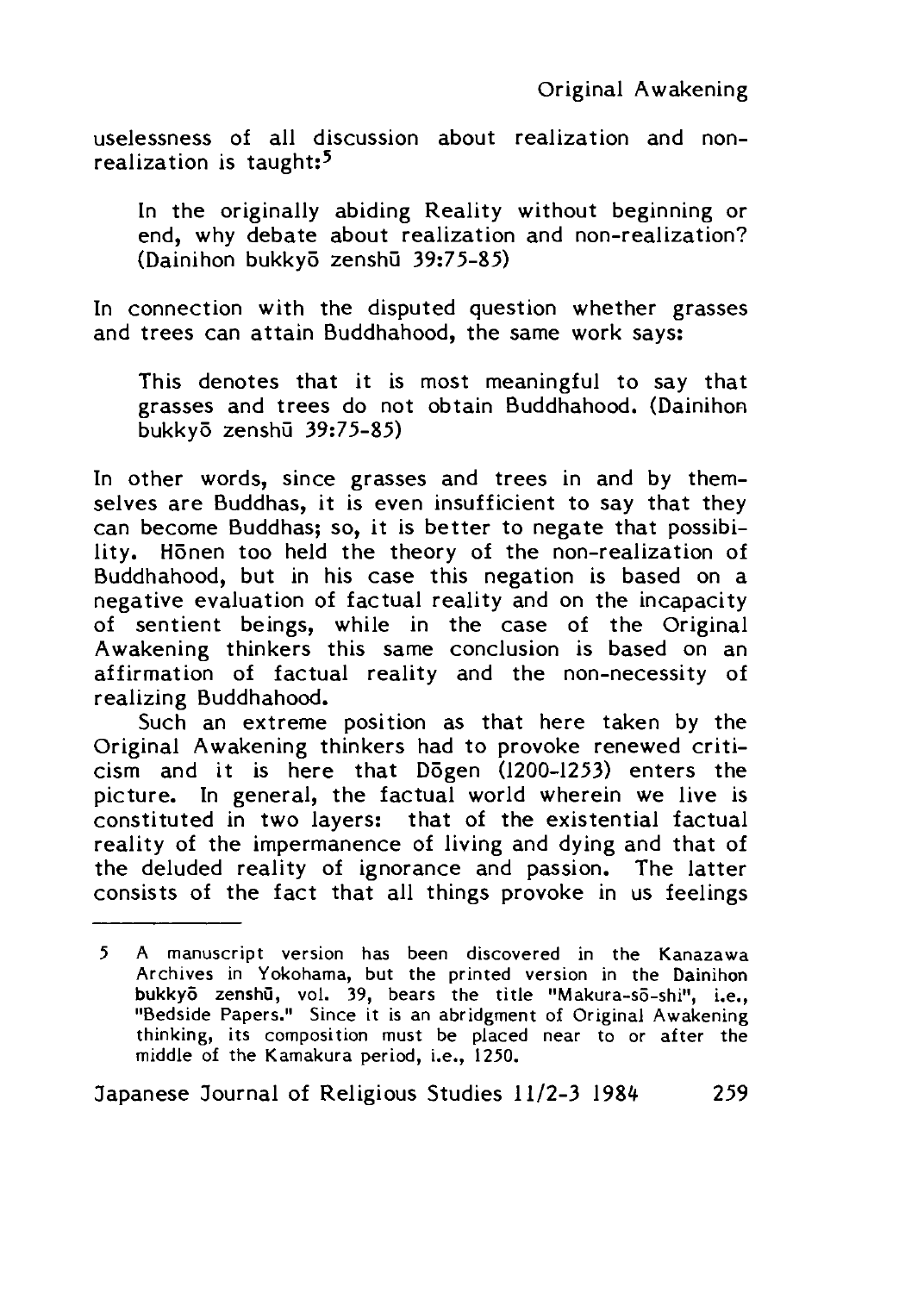# TAMURA Yoshiro

of attachment although in themselves they are impermanent and will perish just as surely as they have arisen; and that as a result a cloud of delusion comes to cover things. Honen first directed his negative evaluation toward the deluded factual reality of ignorance and passion, and in a second move extended his negation also to the existential reality of the impermanence of living and dying. Original Awakening thought, on the other hand, began by affirming this existential factual reality and afterwards extended its affirmation to deluded reality. The thoroughness of Honen's negation of factual reality can be gleaned, for example, from the fact that he saw the condition of common worldlings, essentially a product of deluded factual reality, as an inescapable existential fact, wholly as impossible to avoid as is dying for those who have been born, no matter whether one be wise or foolish. In contrast, the radical nature of Original Awakening thinkers' affirmation appears in their affirmation of common worldlings in their factual reality as the Buddha. Dogen will turn his critical attention to both and endeavor to bring them to a synthesis by sublation.

As to Dogen's critique of Original Awakening thinking, it is first to be noted that he concurred with the affirmation of the existential factual reality of the impermanence of living and dying. Let us illustrate the similarity in the affirmation of both death and life by parallel pronouncements by both D5gen and Original Awakening thinkers. In Original Awakening texts we find, for example, the Shojikaku yosho (A Summary Useful for Gaining Insight into Living and Dying) stating:

A time of birth does not come, and a time of death does not leave.

There is a wondrous coming of no-coming, a true birth of no-birth, a perfect leaving of no-leaving, a great death of no-death.

The living and dying of original non-action is abiding (Dainihon bukkyō zenshū 41:186c-187a).

÷,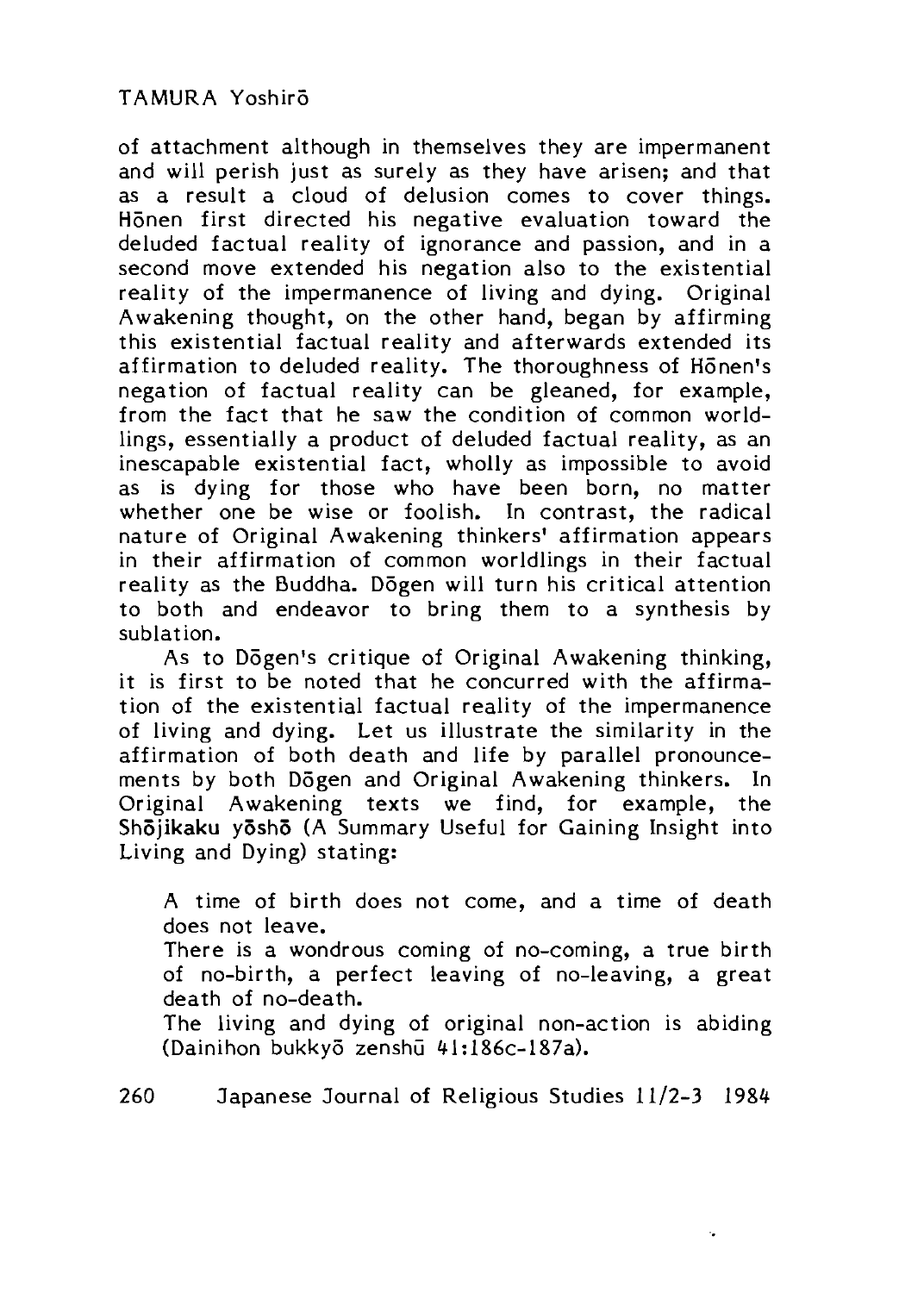And the Gozu-homon yosan (The Essential Summary of the Ox Head Teaching) states:

There is no living-and-dying (samsara) to be rejected, no cessation *(nirvana)* to be sought. (Text preserved in Rissho University in Tokyo)

In D5gen's Sh5b5genz5 (The Eye and Treasury of the True Law) we read, for example:

It is an established doctrine of Buddhism that one cannot speak of birth becoming death. Therefore, we speak of non-becoming. It is a constant tradition in Buddhist preaching that death does not become birth. Therefore we speak of non-extinction. Life is a stage of time; death too is a stage of time. (Genj5k5an section; cf. Nishiyama I:2; T. p.  $24a.17$ ) Death is not relative to life, life does not wait upon

death. (Shinjingakudō section, cf. Nishiyama I:16; T. p. 160c.8)

Life is the manifestation of total dynamic; death too is a manifestation of total dynamic, (Zenki section, cf. Nishiyama I:81: T. 167b.4)

You must obtain the insight that living-and-dying  $(samsāra)$  is in and by itself cessation  $(nirvāna)$ ; it makes no sense to speak anymore of a cessation apart from living-and dying. (Bendowa section, cf. Nishyama  $1:156$ ; T. 19c.10)

We could say that all these expressions stress the point that life precisely as life is absolute and all-encompassing, and equally death precisely as death is absolute and all-encompassing; that both living and dying are the factualizing, vivifying and manifesting form of eternal life.

In reference to the affirmation of impermanence, both D5gen and the Original Awakening writers quote the words of the second (Upaya) chapter of the Lotus Sutra: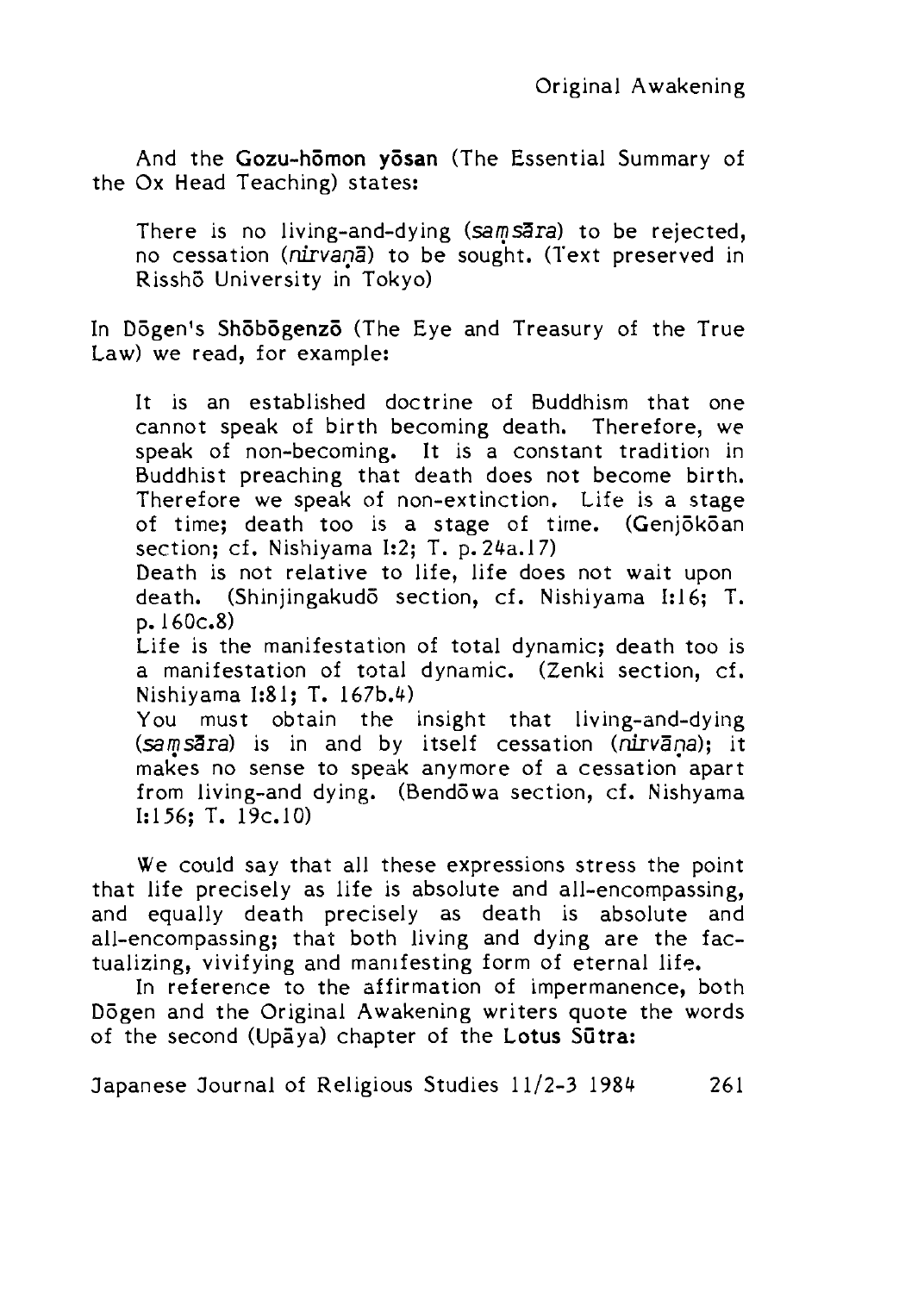The endurance of the dharmas, The secure position of the dharmas, In the world ever abiding.  $\cdot$  . (T. p. 202b.15; Hurvitz 1976, p.41)

In the SanjGshika-jisho, one Original Awakening thinker comments:

The phrase in the world ever abiding does not refer to a fixed and immobile eternity. World means impermanence and differentiation. It means that impermanence as impermanence and differentiation as differentiation are abiding and do not disappear. (Dainihon bukkyō zenshū 39:80c.3)

In a similar vein the Shobogenzo teaches:

Blooming flowers and falling petals are th**e** nature o suchness. Still, fools think that there ought not to be blooming flowers and falling petals in the world o dharmatā**.** (Hosshō section, cf. Nishiyama II:65; T. p.202b.l5) Even if leaves drop in suchness, the phrase the endurance of the dharmas, the secure position of the dharmas, in the world ever abiding remains true, (Immo section, cf. Nishiyama I. 62; T.126b.19)

In other words, the impermanence and vicissitudes of human life are the form of reality and the activity of eternal life.

Thus, we can conclude that the affirmation of the existential factual reality of the impermanence of livingand-dying is identical in Original Awakening thought and in D5gen. Where, however, the former went on to affirm even the deluded reality of ignorance and passion and to preach the non-necessity of practice and the realization of Buddhahood, D5gen parted company and made efforts to emend it. It is said that Dogen began to be beset by one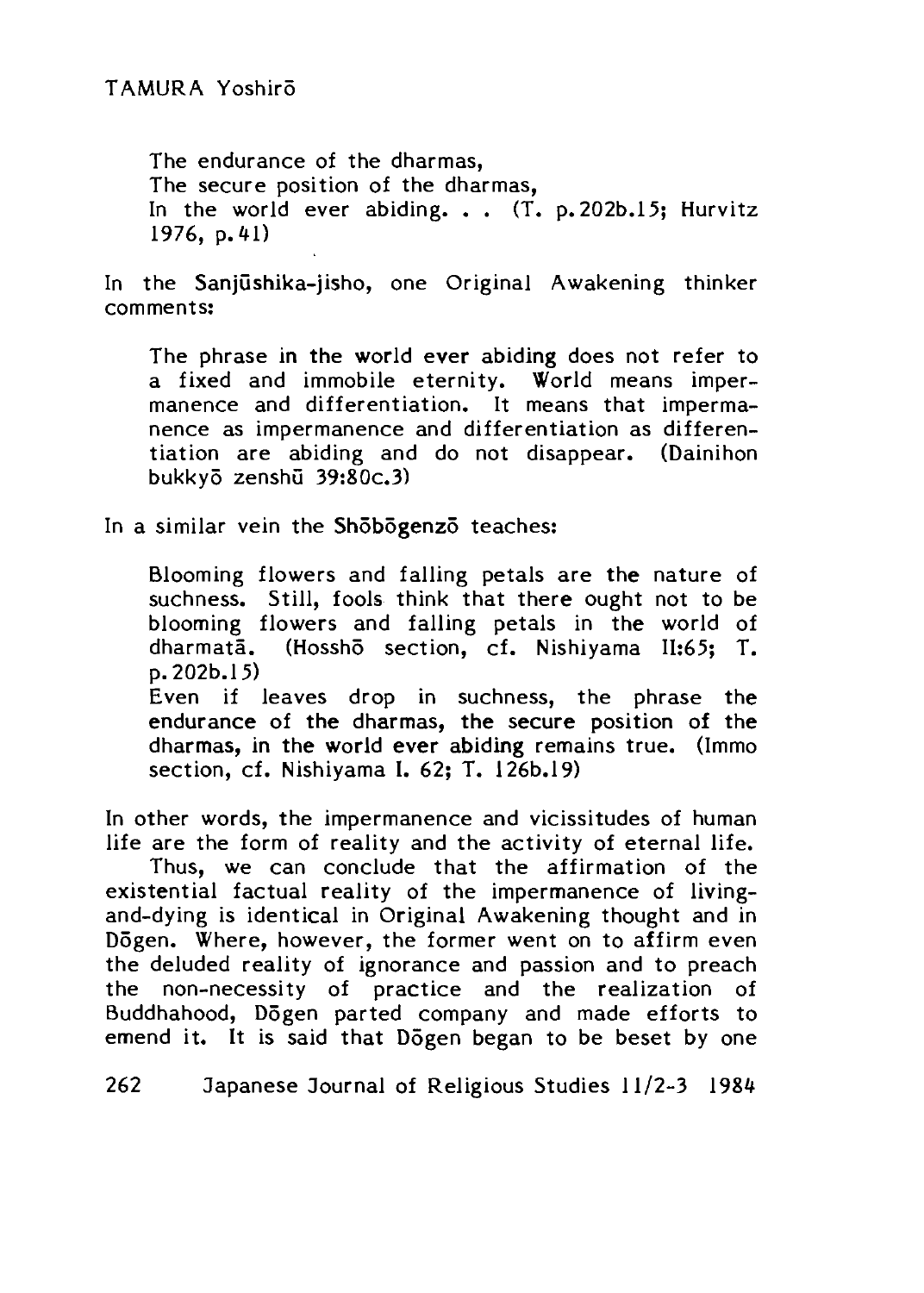particular problem not long after becoming a monk on Mount Hiei at fourteen years of age, for Esoteric as well as exoteric Tendai taught the doctrine of the Original, Basic Reality, the spontaneous Essence Body of Buddha. But if that is true, is not the quest for wisdom engendered in our minds superfluous?6 This question was undoubtedly directed at the Original Awakening theories with their tenets of the non-necessity of practice and realization, since common worldlings are purported to be in and by themselves the original Buddha. Driven by the need to find a solution to this problem, Dogen came down from Mount Hiei to knock at Eisai's door and, further, when he was twenty-four, travelled to Sung China. There he met Ju-ching (1163-1228) of Mount T'ien-t'ung and flung his question, once again, at this master: Is the thesis that "all sentient beings are the Tathagata of original and beginningless being" compatible with the teaching of the Buddha or not? Ju-ching's answer was: To say that "all sentient beings are originally Buddha" is equivalent to professing the doctrine of naturalness of the non-believers.7 Thus, 3u-ching proferred the same critique which we encountered earlier in Shōshin. On hearing this negative answer, Dōgen had the feeling that his problem had evaporated. After having received the Buddha Doctrine (Soto Zen) anew from Ju-ching, he returned to Japan, where he embarked on a new kind of Buddhist activity while criticizing the Original Awakening theme.

In sum, the critique of Original Awakening thought in the Shobogenzo is that the Original Awakening adepts are attached to Original Awakening and hypostatize it. They teach that no religious observance is needed apart from the contemplation of Original Awakening, but that is a fall into the same error as the naturalists and some other schools of non-believers. A few examples of this critique follow:

7 Mentioned in the Hokyoki, which is a record of Dogen.

<sup>6</sup> Presented in the Sanso-gyogo-ki and the Kenseiki, which are biographies of Dogen.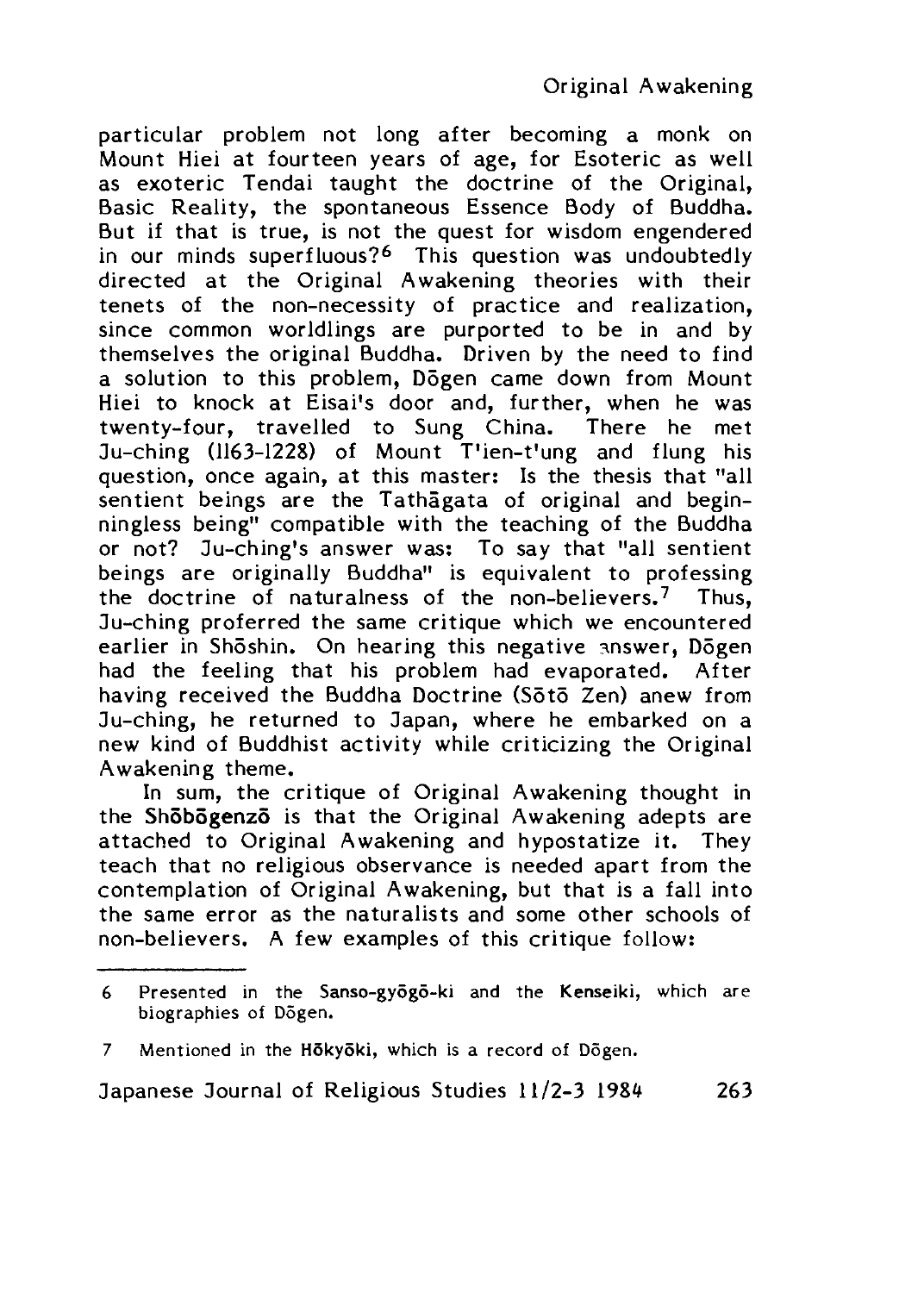All the Buddhas whatsoever have fully cultivated their dignified activity and they are called Buddhas who engage in practice. They are not Buddhas of their Own Essence Body, nor Buddhas of Another Essence Body. They have not acquired awakening, nor are they originally awakened. (Gyobutsu iigi section; cf. Nishiyama IV:141: T. p. 101a.25)

It can be said that the realization of Original Awakening and other awakenings is the characteristic of Buddhas and Patriarchs, but this does not imply that we should regard all awakenings as constituting Buddhas and Patriarchs. (Kaiin zammai section; cf. Nishiyama I: 41-42: T. 144c.18)

Those who have never seen or heard the doctrine of Buddha say: "Once one is liberated from the body of a wild fox, he returns to the natural ocean of Original Awakening," but that is going back to the self  $(\text{d} \text{t} \text{m} \text{an})$ of the schools of non-believers, and is not the teaching of the Buddha. (Daishugyo section; cf. Nishiyama  $1:142$ ; T. 256b.20)

As appears from the terms "practicing Buddha" and "realization," the marrow of this critique lies in the accentuation of practice and observance.

However, with a run-of-the-mill concept of practice one would again be caught in the impossibility-of-gaining-Buddhahood trap. Here, however, Dogen came up with an inverted theory of practice. While in the customary theory of practice things go from common worldlings to Buddha, from practice to awakening, in Dogen we get the direction from Buddha to common worldlings, from awakening to practice. In the words of the Sh5b5genz5, "practice in awakening," "wondrous practice that is original realization" (Bendowa section; cf. Nishiyama I:147-161), "bringing all dharmas into being on the basis of awakening, practicing suchness in the transcendent path" (Ibid.), "practicing Buddha" (Gy5butsu iigi section; Nishiyama IV:1^1-153; T. p. 101a-106c). In this way, Dogen balanced Honen's Pure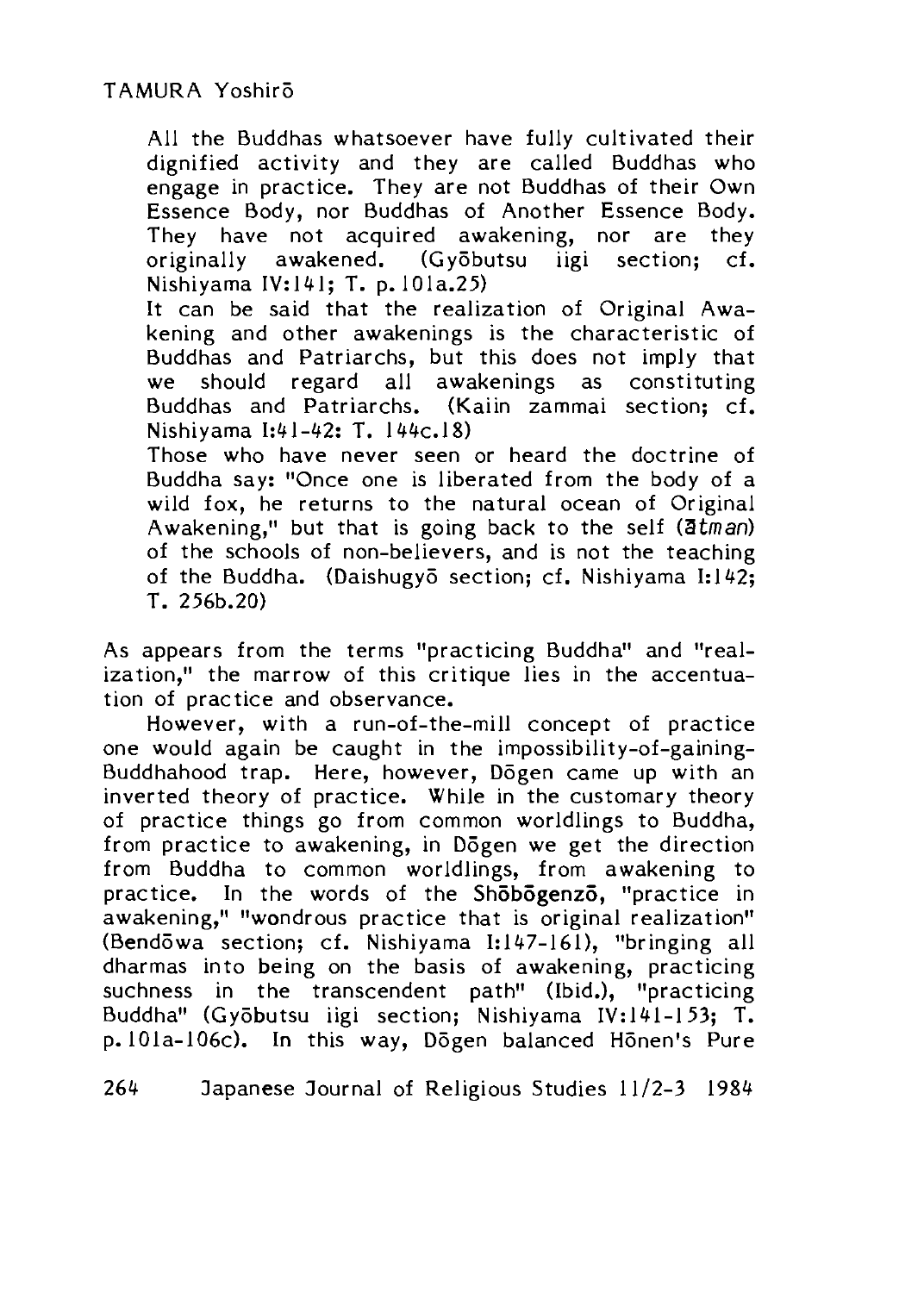Land Nembutsu doctrine and the theory of the necessity of practice for countless aeons (which led to the impossibility of attaining Buddhahood) against the Tendai Original Awakening theory (which resulted in the non-necessity of realizing Buddhahood), and revived anew the path of observance and practice. Since this is a practice and observance that incarnates Buddha in the factual reality of common worldlings, D5gen calls it "manifesting-realizing" *(ger\p)* and "embodiment" *(shingen).* For example, in his Shobogenzo he says:

The doctrine of Buddha is the manifested realization of the path of the Buddha. (Bukkyō section; cf. Nishiyama II, 21;T. p. 106c)

The manifested realization of immeasurable and allpervading qualities. (Senj5 section; cf. Nishiyama II, 88; T. p. 30b.7)

The essence of Buddha is emboding, it is the emboding of Buddha nature. (Busshō section; cf. Nishiyama IV:131; T. p. 96c.1)

Shōshin also spoke of "realization" but, as we saw earlier, in him this is still "upward-directed" and leaves us with the impossibility of reaching Buddhahood, while in D5gen we have a "downward-directed" doctrine that inverts practice and attainment of Buddhahood.

Put in simple terms, we get the following picture. In a sense, practice takes place from common worldlings toward the Buddha, for in factual reality Buddha and common worldings are opposites. However, practice is not terminated by attaining Buddhahood, for on each and every step of the practice the Buddha is manifested and realized.

Couched in Other-Power language, this means to be enveloped and embraced by the Buddha. And this can only be said because, fundamentally speaking, Buddha and common worldlings are not dual. In Pure Land language again this would become: To be immersed in the absolutely Pure Land at each and every step of the effort to transform